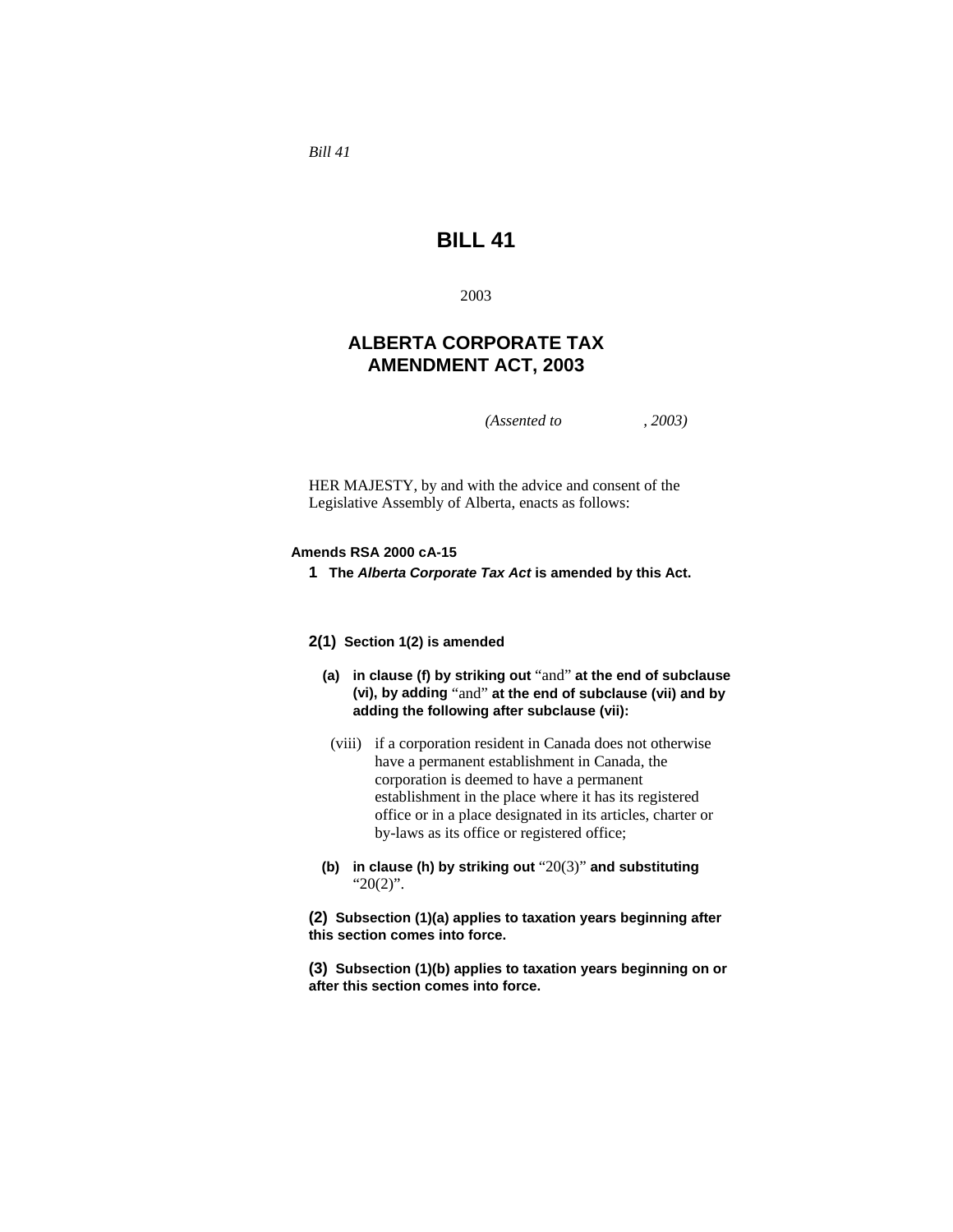**3(1) Section 14.1(5) is amended by striking out** "19(1)" **and substituting** "19".

**(2) Subsection (1) applies on and after May 31, 2001.** 

**4(1) Section 14.2(5)(a) and (b) are amended by striking out**  "19(1)" **and substituting** "19".

**(2) Subsection (1) applies on and after May 31, 2001.** 

**5(1) Section 16.1(5)(a) and (b) are amended by striking out**  "19(1)" **and substituting** "19".

**(2) Subsection (1) applies on and after May 31, 2001.** 

# **6(1) Section 19 is amended by adding the following after subsection (1):**

**(1.1)** For the purposes of sections 14.1(5), 14.2(5) and 16.1(5), in a year when a corporation or partnership does not have taxable income, the Alberta allocation factor shall be determined as if the taxable income of the corporation or partnership were \$1 for the year.

# **(2) Subsection (1) applies on and after May 31, 2001.**

## **7 Section 20 is repealed and the following is substituted:**

#### **Amount taxable in Alberta**

**19.1** The amount taxable in Alberta is the product obtained when taxable income less the royalty tax deduction is multiplied by the Alberta allocation factor.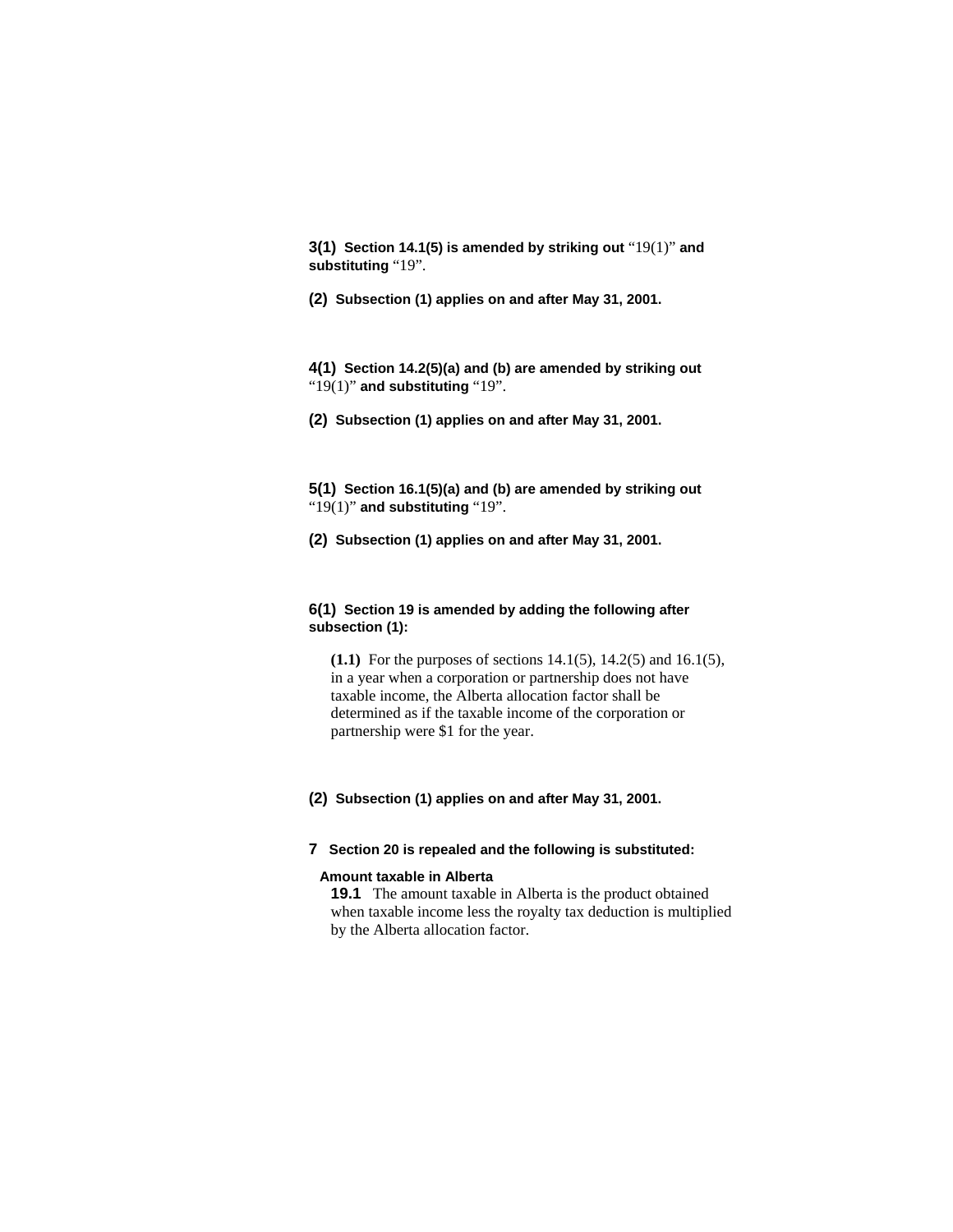# **Division 3 Royalty Tax Deduction**

### **Royalty tax deduction**

**20(1)** In this section,

- (a) "first successor pool" in respect of a corporation means the amount by which
	- (i) a first successor pool amount available to be carried forward that was acquired or deemed to have been acquired pursuant to subsection (7), (8) or (14),

#### exceeds

- (ii) the aggregate of the royalty tax deduction claim amounts deducted under subsection (2) in respect of the pool for all taxation years ending after the pool amount available to be carried forward was acquired or deemed to have been acquired;
- (b) "pool amount available to be carried forward" at the end of a taxation year means
	- (i) in respect of a first successor pool or a second successor pool, the pool amount available to be carried forward at the end of the immediately preceding taxation year, or
	- (ii) in respect of an unsuccessored pool, the net amount available for the taxation year in respect of the pool less the royalty tax deduction claim amount in respect of the pool for the taxation year, unless the corporation did not have a permanent establishment in Alberta at some time during the year, in which case the pool amount available to be carried forward at the end of the taxation year is deemed to be nil;
- (c) "property income" means an amount equal to such part of the corporation's income for the year if no deduction were allowed under section 65, 66, 66.1, 66.2, 66.4, 66.5 or 66.7 of the federal Act as may reasonably be regarded as attributable to the production of petroleum, natural gas or related hydrocarbons or metal or minerals from the properties acquired or deemed to have been acquired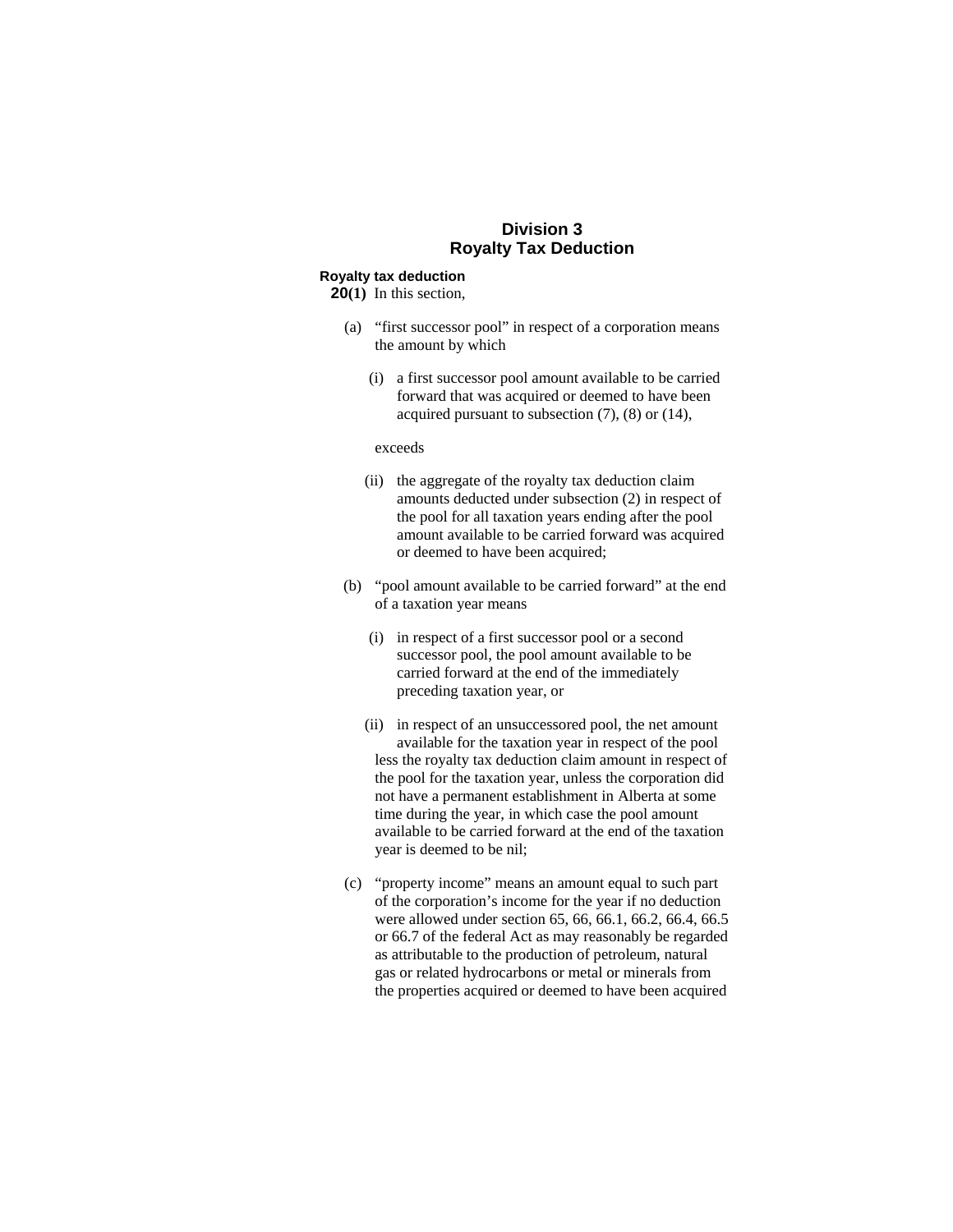pursuant to subsection (7), (8) or (14) and in respect of which an amount was carried forward pursuant to subsection  $(7)$ ,  $(8)$  or  $(14)$  and included in the pool in respect of which the royalty tax deduction claim amount is being determined;

- (d) "second successor pool" in respect of a corporation means the amount by which
	- (i) a second successor pool amount available to be carried forward that was acquired or deemed to have been acquired pursuant to subsection (7), (8) or (14),

#### exceeds

- (ii) the aggregate of the royalty tax deduction claim amounts deducted under subsection (2) in respect of the pool for all taxation years ending after the pool amount available to be carried forward was acquired or deemed to have been acquired;
- (e) "unsuccessored pool" in respect of a corporation means the amount determined by the formula:

#### $A + B - C$

#### where

- A is the amount deemed to have been acquired pursuant to subsection (7)(a),
- B is the aggregate of all amounts each of which is the value of A calculated in accordance with subsection (6) for a taxation year,
- C is the aggregate of the royalty tax deduction claim amounts in respect of the pool for all taxation years.

**(2)** Subject to subsection (3), a corporation's royalty tax deduction for the year is the aggregate of its royalty tax deduction claim amounts in respect of its unsuccessored pool, first successor pools and second successor pools.

**(3)** The corporation's royalty tax deduction for the year cannot exceed its taxable income for the year.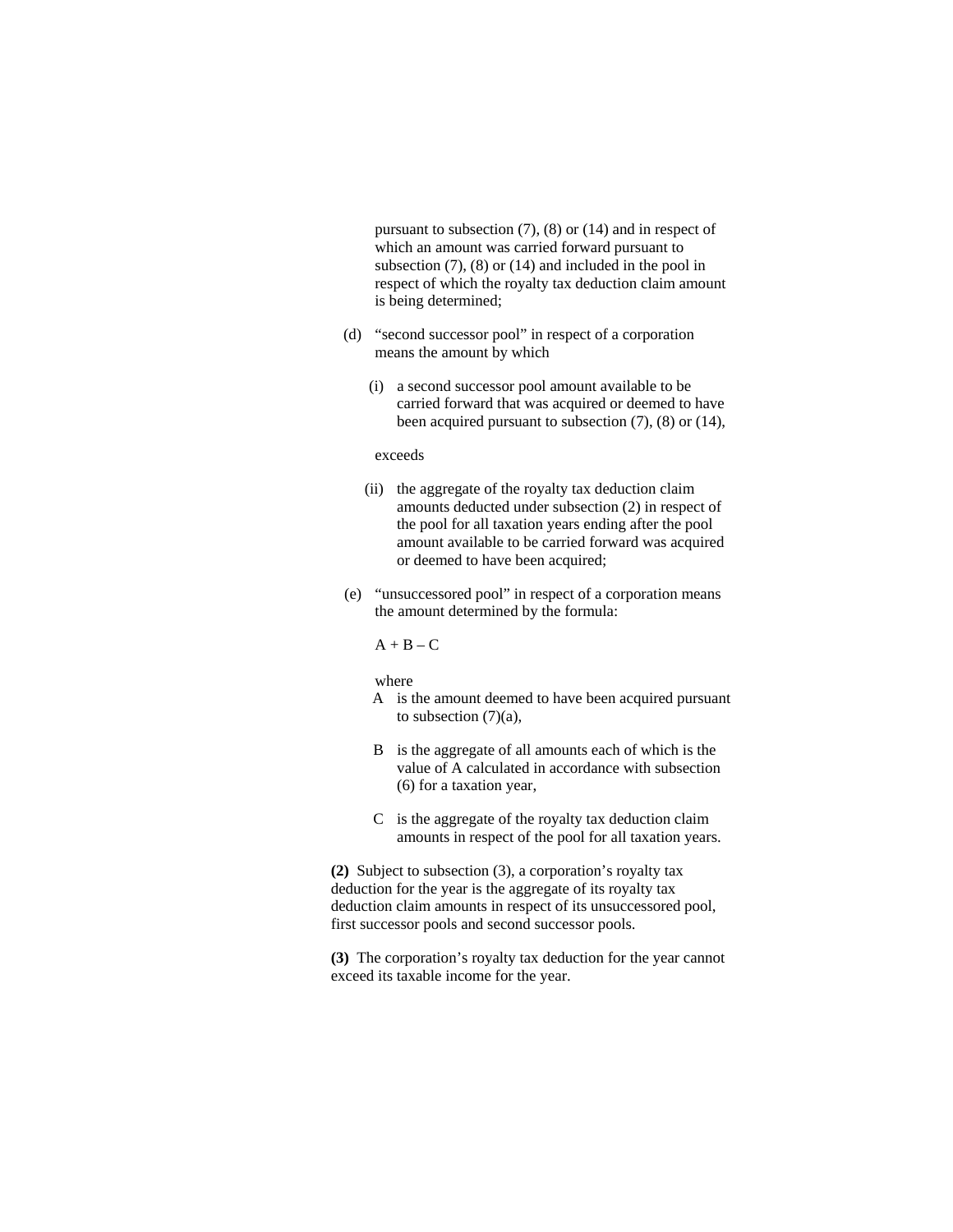**(4)** Subject to subsection (3), the royalty tax deduction claim amount of the corporation in respect of each first successor pool or second successor pool cannot exceed the lesser of

- (a) the pool amount available to be carried forward at the end of the immediately preceding taxation year, and
- (b) property income in the taxation year.

**(5)** Subject to subsection (3), the royalty tax deduction claim amount of the corporation in respect of the corporation's unsuccessored pool is the lesser of

- (a) the net amount available for the taxation year as calculated under subsection (6), and
- (b) taxable income of the corporation for the year less the aggregate of all royalty tax deduction claim amounts for the year in respect of its first successor and second successor pools.

**(6)** The net amount available for a taxation year in respect of the corporation's unsuccessored pool is the amount determined by the formula

 $(A + B)$ 

where

A is the amount, if any, by which the aggregate of

- (a) the amounts required to be included in computing the corporation's income for the year by virtue of paragraph 12(1)(o) of the federal Act,
- (b) the amounts in respect of which no deduction is allowed in computing the corporation's income for the year by virtue of paragraph  $18(1)(m)$  of the federal Act, other than amounts described in the definition of "Canadian development expense" in subsection 66.2(5) of the federal Act or the definition of "Canadian oil and gas property expense" in subsection 66.4(5) of the federal Act,
- (c) any amounts by which the fair market value, as determined under subsection 69(8) of the federal Act,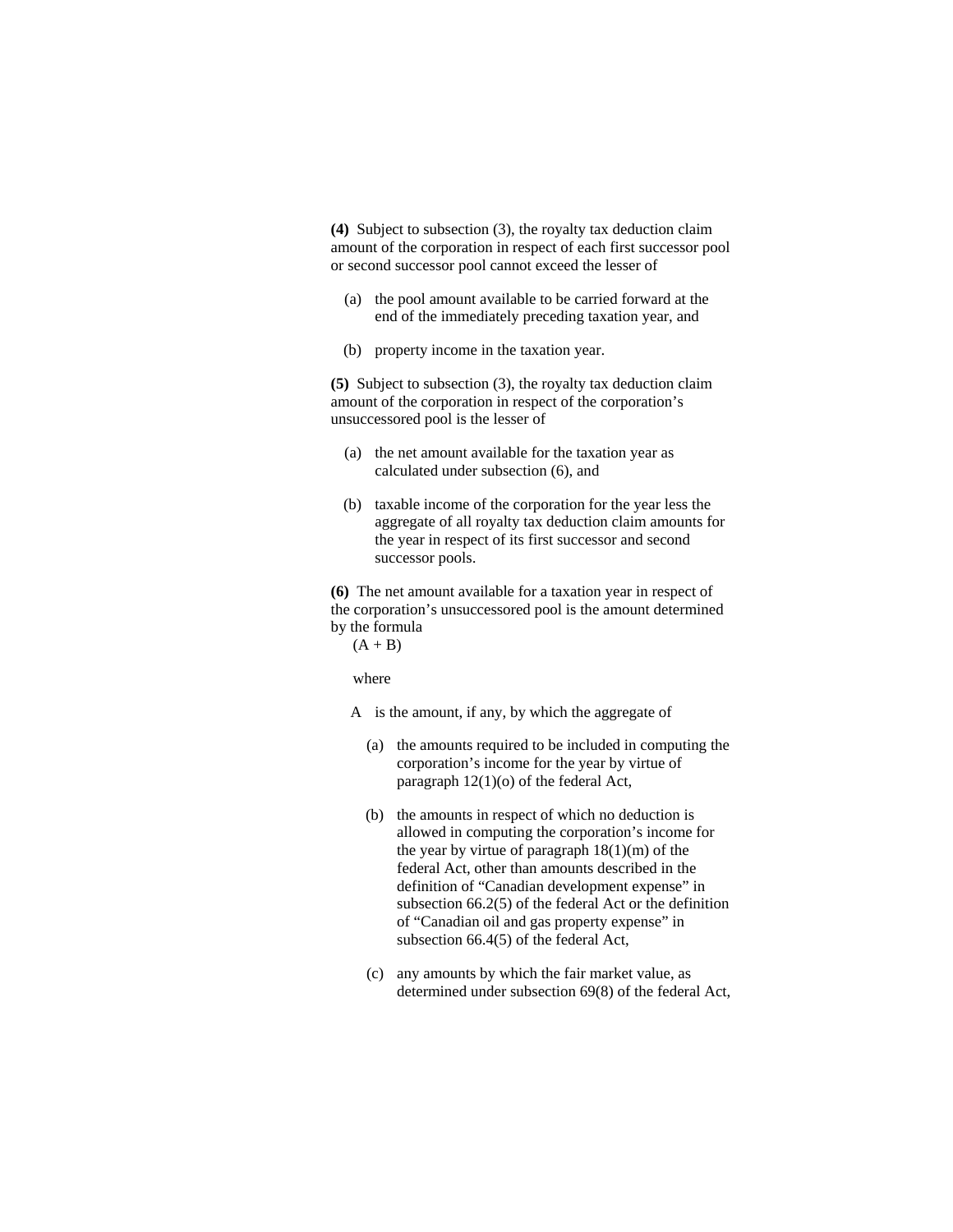of petroleum, natural gas or related hydrocarbons or metal or minerals disposed of under dispositions referred to in subsection 69(6) of the federal Act, exceeds the proceeds of disposition, if any, actually received by the corporation in respect of the petroleum, natural gas or related hydrocarbons or metal or minerals so disposed of,

- (d) any amounts by which the amount referred to in subsection 69(7) of the federal Act in respect of acquisitions of petroleum, natural gas or related hydrocarbons or metal or minerals referred to in that subsection exceeds the fair market value, as determined under subsection 69(9) of the federal Act, of the petroleum, natural gas or related hydrocarbons or metal or minerals so acquired, and
- (e) any amount that would be deemed to have been payable in the year by a trust to the corporation as beneficiary of the trust under subsection 104(29) of the federal Act if the reference in that subsection to paragraph 18(1)(l.1) were struck out,

exceeds the aggregate of

- (f) the amount of reimbursement received by the corporation under the terms of a contract, where the reimbursement was for an amount paid or payable by the corporation that is required to be included in computing its income or denied as a deduction in computing its income by virtue of paragraph 12(1)(o) or 18(1)(m) of the federal Act, and
- (g) the amount allowed to the corporation for the year under section 8 in its adoption of paragraph  $20(1)(v.1)$  of the federal Act;
- B is the pool amount available to be carried forward at the end of the immediately preceding taxation year.

**(7)** Notwithstanding section 20(1)(b), where at the beginning of the first taxation year to which this section applies, the corporation, or the corporation as a successor corporation or a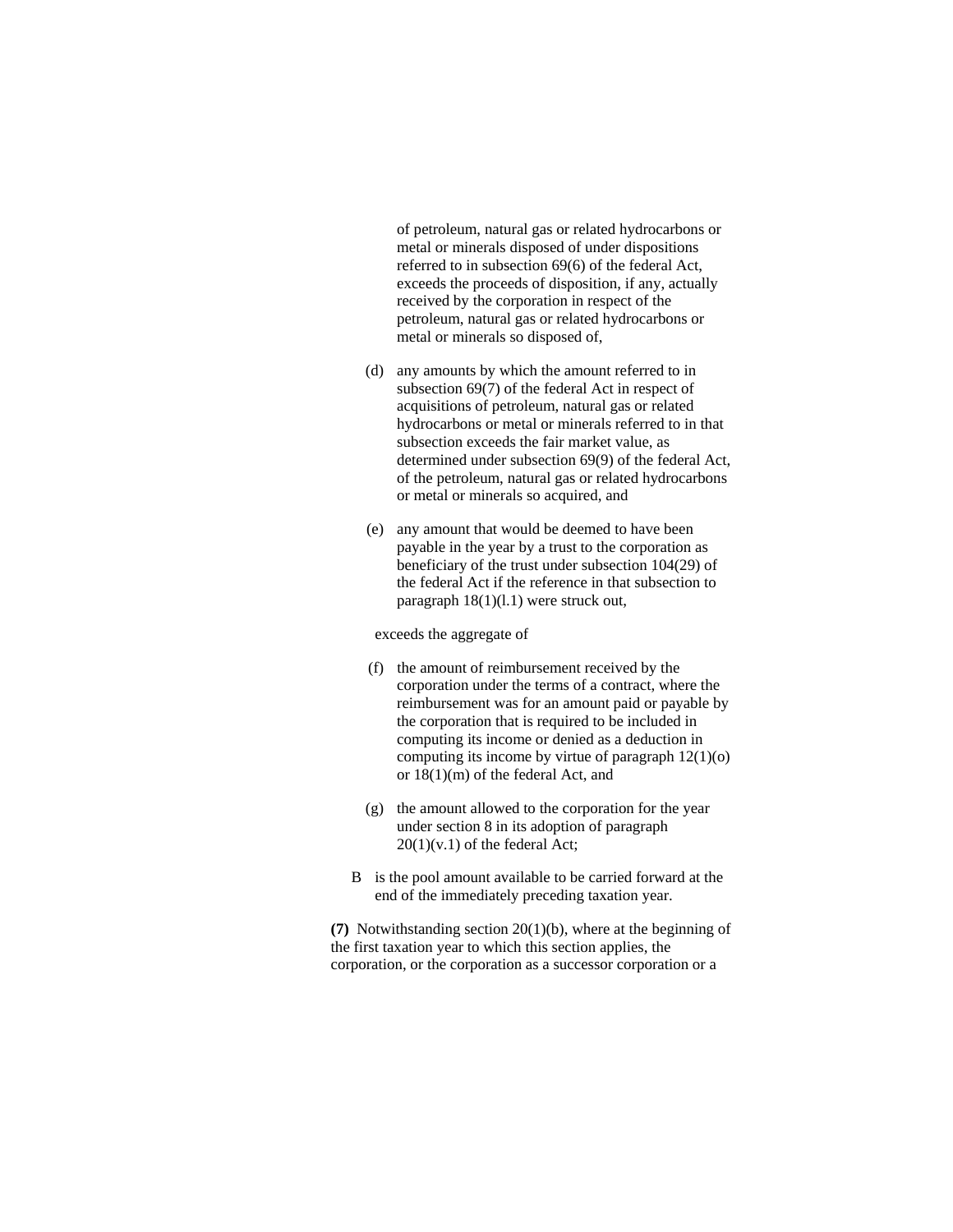second successor corporation, had attributed royalty income carry forward as defined in subsection (4) as it formerly read,

- (a) the corporation is deemed to have acquired an unsuccessored pool amount available to be carried forward at that time equal to the attributed royalty income carry forward at the end of the immediately preceding taxation year in respect of which it was neither a successor corporation nor a second successor corporation as defined in subsection (5) or (6) as they formerly read,
- (b) the corporation, formerly referred to as the successor corporation, is deemed to have acquired a first successor pool amount available to be carried forward at that time equal to the attributed royalty income carry forward at the end of the immediately preceding taxation year in respect of which it was a successor corporation as defined in subsection (5) as it formerly read,
- (c) the corporation, formerly referred to as the second successor corporation, is deemed to have acquired a second successor pool amount available to be carried forward at that time equal to the attributed royalty income carry forward at the end of the immediately preceding taxation year in respect of which it was a second successor corporation as defined in subsection (6) as it formerly read, and
- (d) the attributed royalty income carry forward of the corporation, the successor corporation and the second successor corporation is deemed to be nil.

**(8)** Except with respect to an amalgamation or winding-up to which subsection (10) or (11) applies, if a corporation has, at any time, acquired by purchase, amalgamation, merger, winding-up or otherwise from another person (in this subsection referred to as the "predecessor") all or substantially all of the Canadian resource properties of the predecessor,

- (a) the corporation is deemed to have acquired
	- (i) a first successor pool amount available to be carried forward at the beginning of the taxation year in which the corporation acquired the properties equal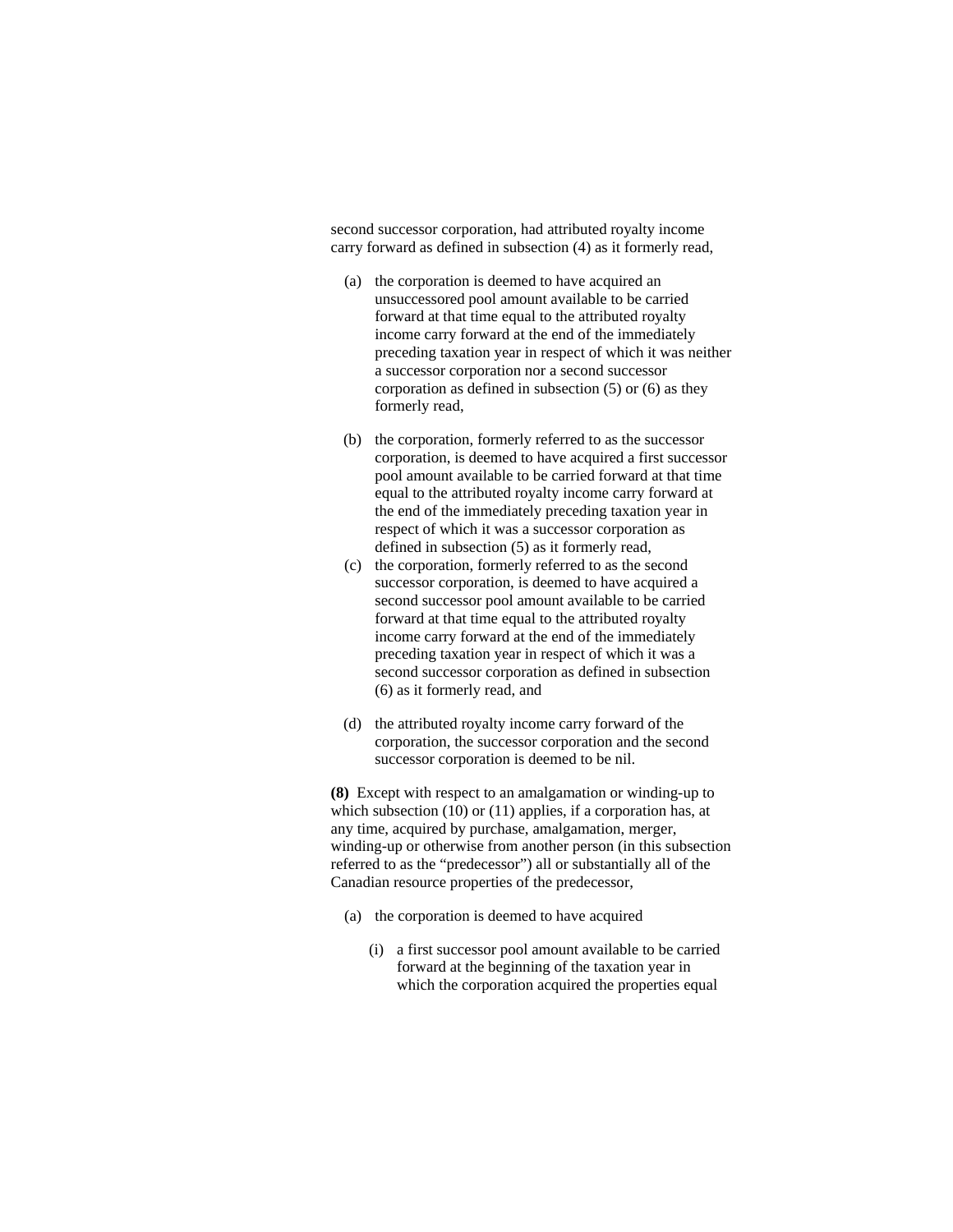to the unsuccessored pool amount that the predecessor would have been entitled to carry forward in respect of its taxation year in which the properties were acquired, and

 (ii) second successor pool amounts available to be carried forward at the beginning of the taxation year in which the corporation acquired the properties equal to the first successor pool amounts that the predecessor would have been entitled to carry forward in respect of its taxation year in which the properties were acquired,

## and

 (b) the predecessor's unsuccessored, first successor and second successor pool amounts available to be carried forward at the end of the taxation year in which it disposed of the properties are deemed to be nil.

**(9)** Where a corporation is not resident in Canada, the references to taxable income in subsections (3) and (5) and section 19.1 shall be read as a reference to taxable income earned in Canada.

**(10)** If there has been an amalgamation described in subsection 87(1) of the federal Act of corporations described in subsection 87(1.1) or (1.2) of the federal Act, the new corporation is, for the purposes of this section, deemed to be the same corporation as and a continuation of each predecessor corporation, except that this subsection shall in no respect affect the determination of any predecessor corporation's fiscal period, taxable income or tax payable.

**(11)** For the purposes of this section, if the rules in subsection 88(1) of the federal Act applied to the winding-up of a subsidiary, its parent is deemed to be the same corporation as and a continuation of the subsidiary.

**(12)** Subsection (8) does not apply to a corporation when the predecessor referred to in that subsection is exempt from tax under Part I of the federal Act on its taxable income, unless the predecessor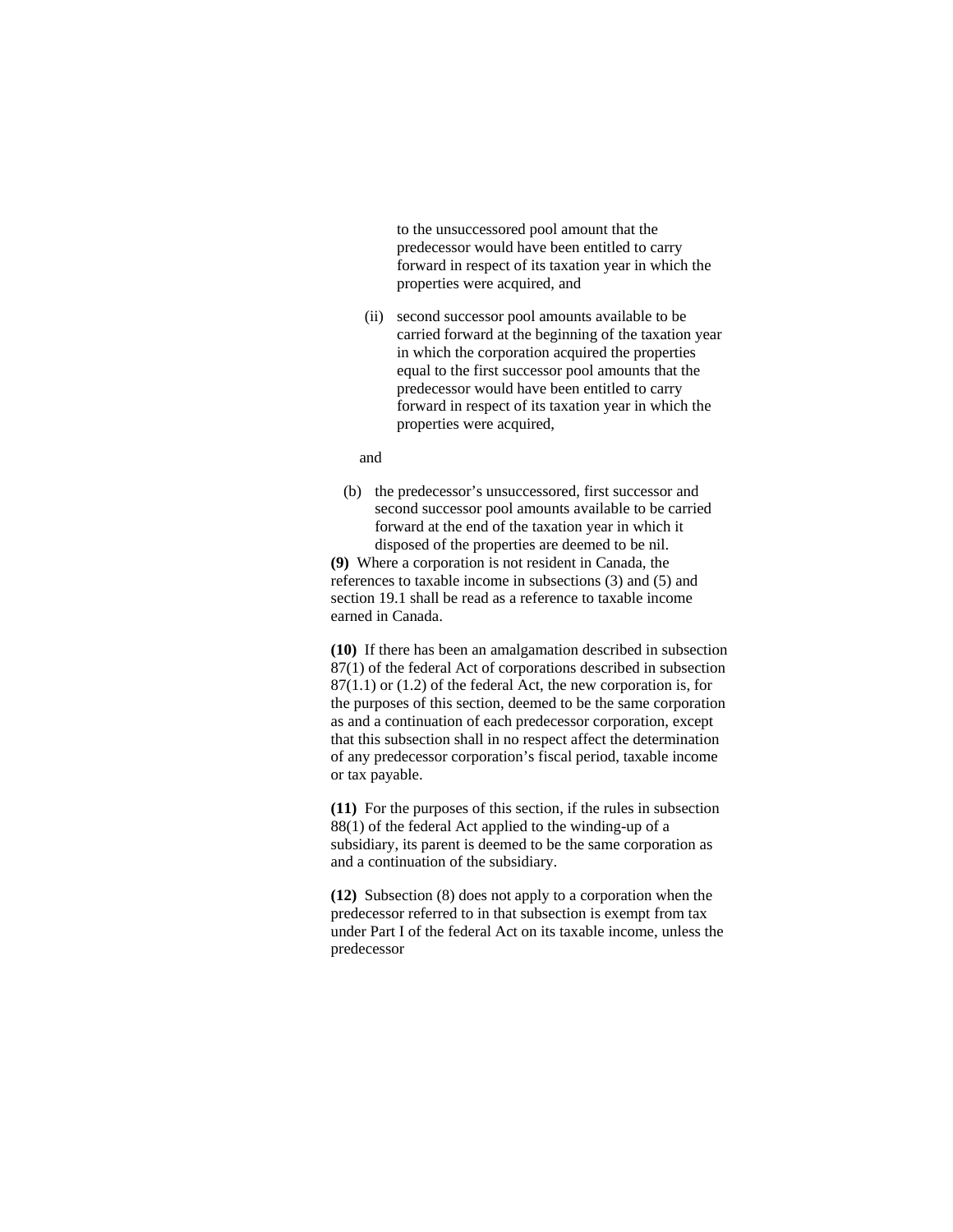- (a) is a corporation referred to in paragraph  $149(1)(d)$  of the federal Act, and
- (b) is a principal-business corporation as defined in subsection 66(15) of the federal Act.

**(13)** If a corporation is a member of a partnership, in computing for a taxation year each of the amounts described in the definition of A in subsection (6), it shall include its share of each of those amounts of the partnership, calculated as if the partnership were a corporation.

**(14)** For the purposes of this section, where at any time

- (a) control of a corporation is acquired by a person or group of persons, or
- (b) a corporation ceases to be exempt from tax under this Act on its taxable income,

so that subsection 66.7(10) of the federal Act as adopted by section 11(1) applies for the purposes of this Act, the following rules apply:

- (c) the corporation is deemed to have disposed of all of the Canadian resource properties owned by it immediately prior to that time and to have acquired all of those properties from a predecessor immediately after that time;
- (d) the corporation's unsuccessored pool amount available to be carried forward at the beginning of the taxation year commencing at that time is deemed to be nil and the corporation is deemed to have acquired a first successor pool amount available to be carried forward equal to its unsuccessored pool amount available to be carried forward at the end of the taxation year ending immediately before that time;
- (e) the corporation's first successor pool amounts available to be carried forward at the beginning of the taxation year commencing at that time are deemed to be nil and the corporation is deemed to have acquired second successor pool amounts available to be carried forward equal to its first successor pool amounts available to be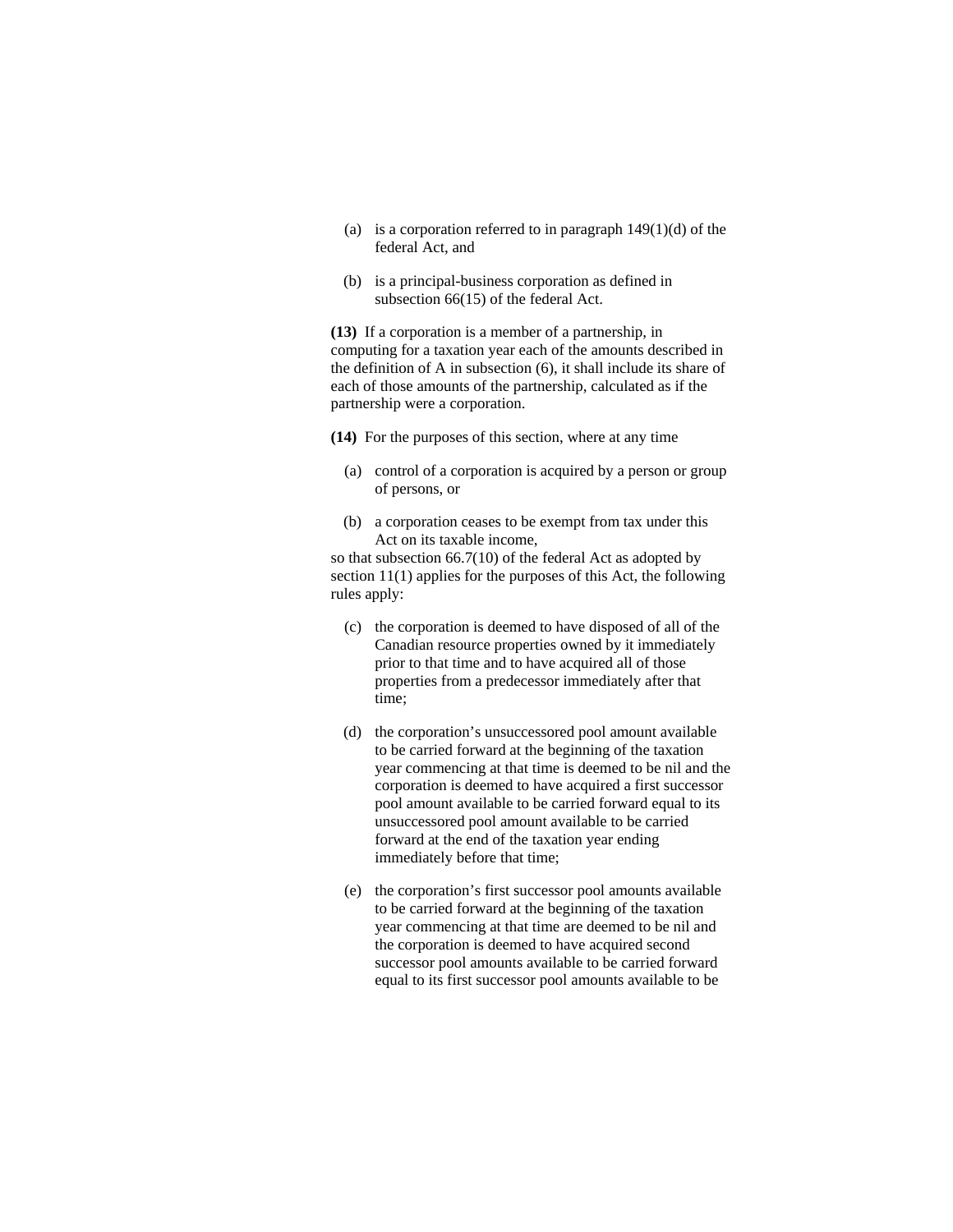carried forward at the end of the taxation year ending immediately before that time;

 (f) the corporation's second successor pool amounts available to be carried forward at the beginning of the taxation year commencing at that time are deemed to be nil and no royalty tax deduction claim amounts may be claimed for the taxation year commencing at that time or any future taxation year in respect of those pools.

**(15)** This section applies to taxation years beginning on or after the day this section comes into force.

# **8 Section 20.1 is amended by adding the following after subsection (2):**

**(3)** For the purposes of this section, any reference to section 20 is a reference to section 20 as it read before the coming into force of section 7 of the *Alberta Corporate Tax Amendment Act, 2003*.

## **9(1) Section 21 is amended**

- **(a) by striking out** "or" **at the end of clause (h);**
- **(b) by repealing clause (i) and substituting the following:**
	- (i) beginning after March 31, 2002 and ending before April 1, 2003 is 13.0% of the amount taxable in Alberta for the year,
	- (j) part of which is before April 1, 2003 and part of which is after March 31, 2003, is the aggregate of
		- (i) 13.0% of the proportion of the amount taxable in Alberta for the year that the number of days in the year before April 1, 2003 bears to the number of days in the year, and
		- (ii) 12.5% of the proportion of the amount taxable in Alberta for the year that the number of days in the year after March 31, 2003 bears to the number of days in the year,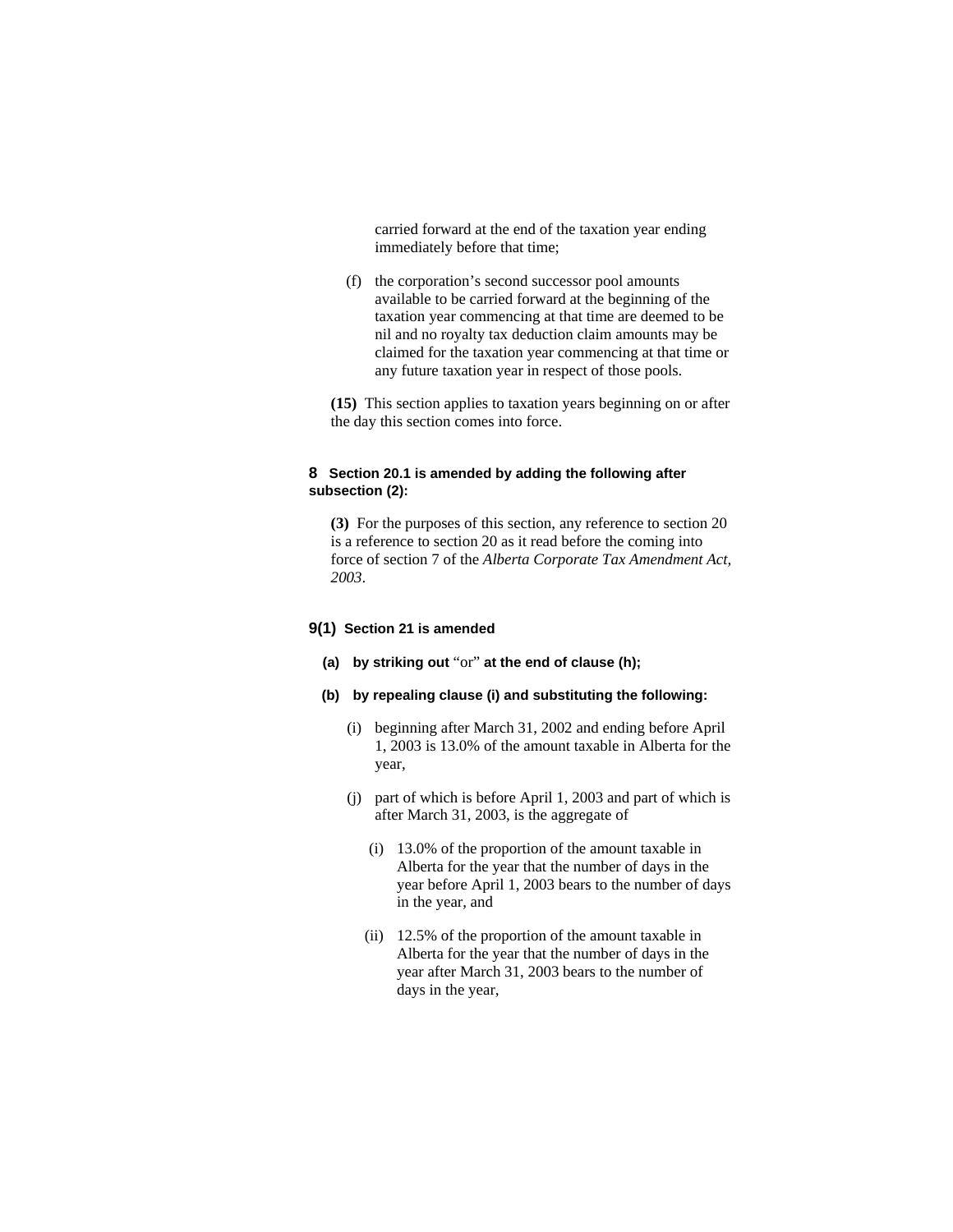- or
- (k) beginning after March 31, 2003 is 12.5% of the amount taxable in Alberta for the year.
- **(2) Subsection (1) applies after March 31, 2003.**

#### **10(1) Section 22 is amended**

## **(a) by repealing subsection (1)(g) and substituting the following:**

- (g) "specified partnership income" of a corporation for a taxation year has the meaning assigned to it by subsection 125(7) of the federal Act except that where the fiscal period of a partnership ends after March 31, 2001, paragraph (b) of the definition of A shall be read as follows:
	- (b) the aggregate of the amounts determined by the formulas
	- (i)  $K \times P$ , L
	- (ii)  $K \times Q$ , L
	- (iii)  $K \times R$ , and L
	- (iv)  $K \times S$ L

## where

K and L have the meaning assigned to them in the definition of specified partnership income in subsection 125(7) of the federal Act, and

P is the lesser of

(i) \$200 000, and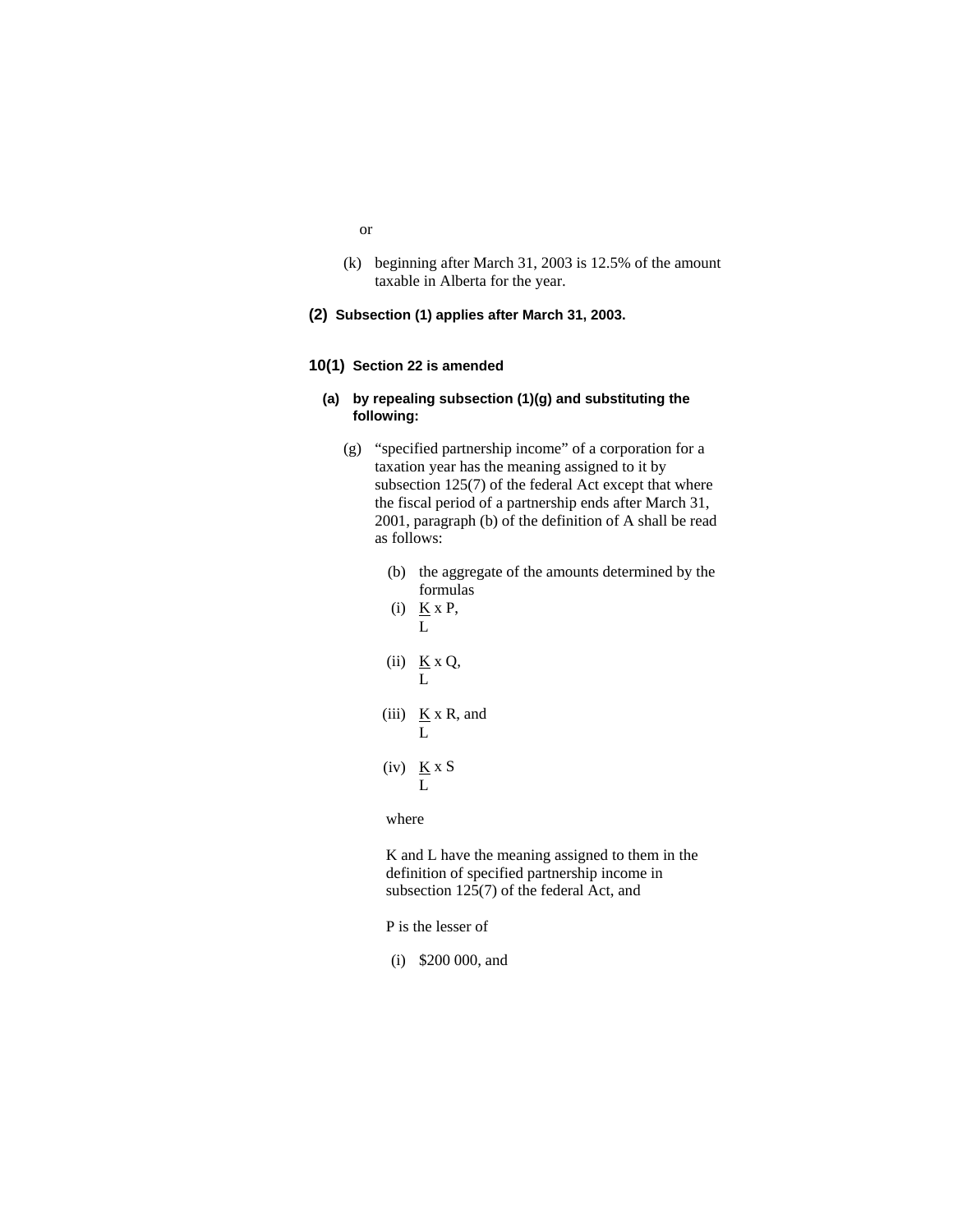(ii) the product obtained when \$548 is multiplied by the total of all amounts each of which is the number of days contained in a fiscal period of the partnership ending in the year that were before April 1, 2001,

# Q is the lesser of

- (i) \$300 000, and
- (ii) the product obtained when \$822 is multiplied by the total of all amounts each of which is the number of days contained in a fiscal period of the partnership ending in the year that were after March 31, 2001 and before April 1, 2002,

R is the lesser of

- (i) \$350 000, and
- (ii) the product obtained when \$959 is multiplied by the total of all amounts each of which is the number of days contained in a fiscal period of the partnership ending in the year that were after March 31, 2002 and before April 1, 2003,

### and

S is the lesser of

- (i) \$400 000, and
- (ii) the product obtained when \$1096 is multiplied by the total of all amounts each of which is the number of days contained in a fiscal period of the partnership ending in the year that were after March 31, 2003;
- **(b) in subsection (2.01) by striking out** "20(2)" **and substituting** "19.1";
- **(c) in subsection (2.12) by adding** "and before April 1, 2002" **after** "ending after March 31, 2001";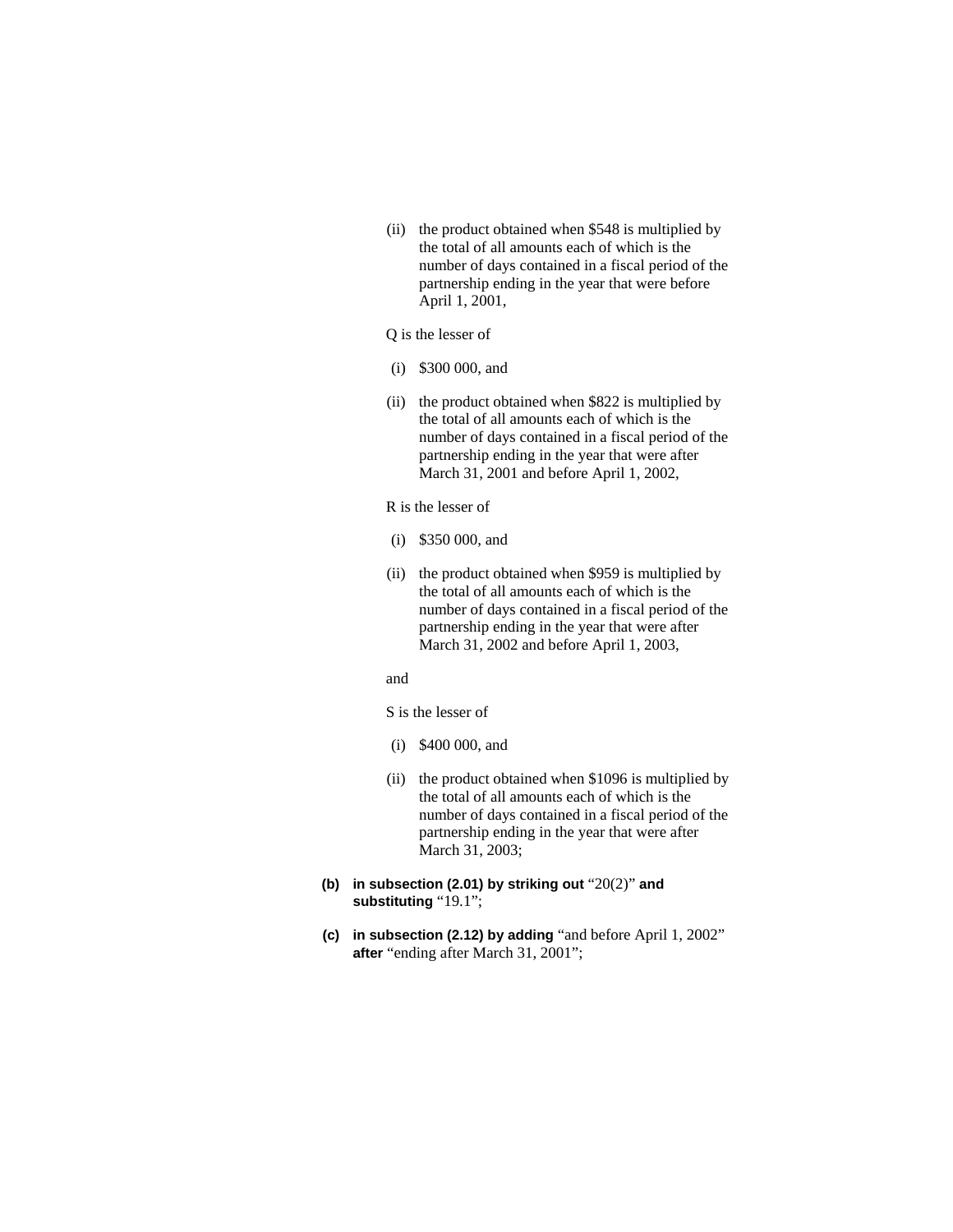**(d) in subsection (2.121) by adding** "and before April 1, 2003" **after** "March 31, 2002" **wherever it occurs**;

## **(e) by adding the following after subsection (2.121):**

**(2.122)** Subject to subsection (2.13), there may be deducted from the tax payable under section 21 for a taxation year ending after March 31, 2003 by a corporation that was, throughout the year, a Canadian-controlled private corporation an amount equal to the product obtained by the multiplication of the following:

- (a) the small business allocation factor for the year;
- (b) 8.5%;
- (c) the proportion of the least of the following amounts that the number of days in the year after March 31, 2003 bears to the number of days in the year:
	- (i) the amount determined under subsection  $(2)(a)$ ;
	- (ii) the amount determined under subsection  $(2)(b)$ ;
- (iii) 200% of the corporation's business limit for the year. **(f) in subsection (2.13)** 
	- **(i) by striking out** "20(2)" **wherever it occurs and substituting** "19.1";
	- **(ii) in clause (c) by adding** "and before April 1, 2003" **after**  "March 31, 2002";
	- **(iii) by adding the following after clause (c):** 
		- (d) under subsection (2.122) for a taxation year in excess of the product obtained when the proportion of the amount determined under section 19.1 that the number of days in the taxation year after March 31, 2003 bears to the number of days in the taxation year is multiplied by 8.5%.
- **(g) in subsection (2.2) by striking out** "subsections (2), (2.11), (2.12) and (2.121)" **and substituting** "subsections (2), (2.11), (2.12), (2.121) and (2.122)".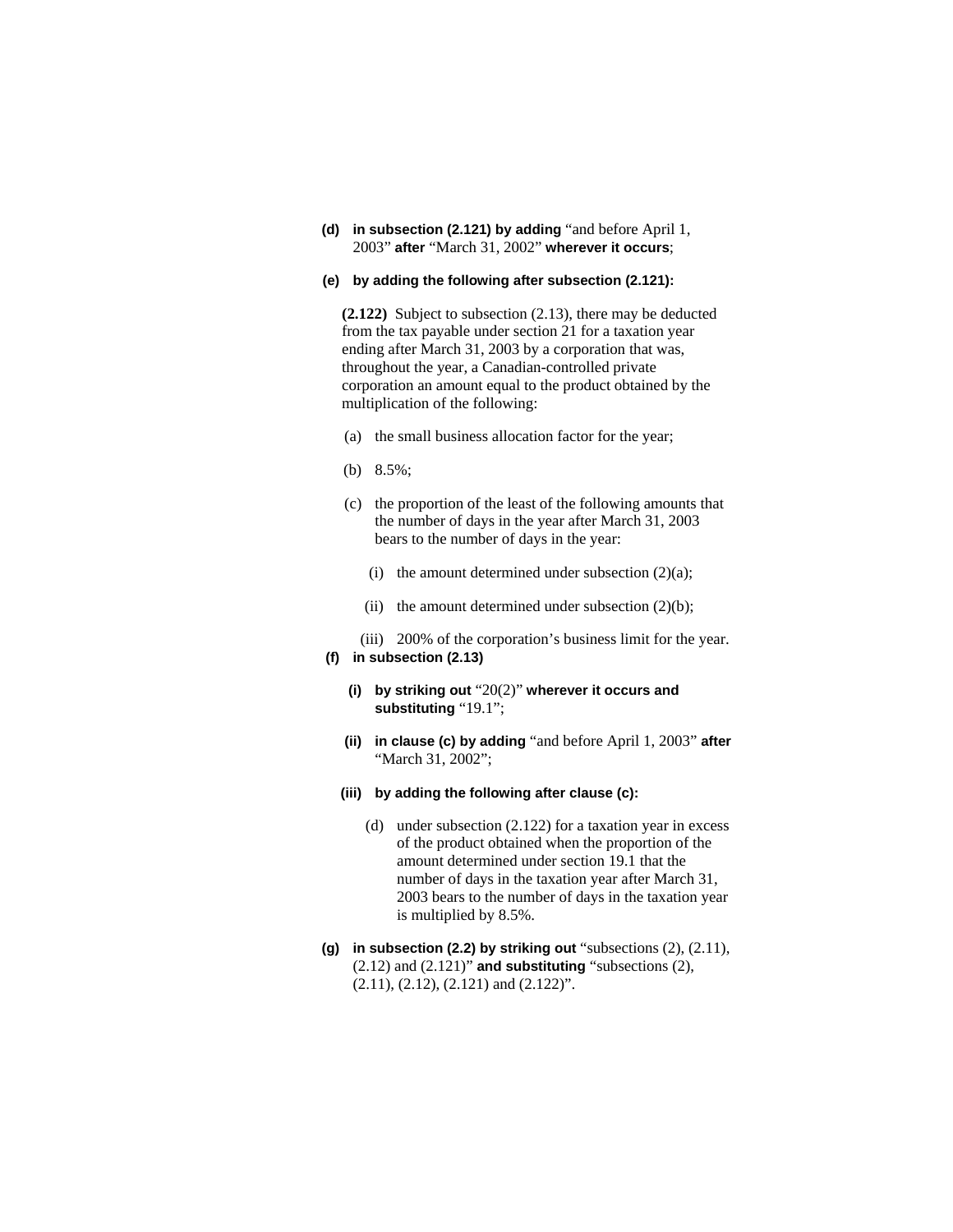**(2) Subsection (1), except clauses (b) and (f)(i), applies after March 31, 2003.**

**11 Section 37.1(1)(a)(i)(B) is amended by striking out** "19(1)" **and substituting** "19".

**12 Section 48(1.105) is repealed.** 

**13 Sections 72.2, 72.4 and 72.5 are repealed.** 

# **14 Section 92(1.01) is repealed and the following is substituted:**

**(1.01)** Paragraph 87(2)(a) and sections 249 and 249.1 of the federal Act apply for the purpose of determining a taxation year of an insurance company.

## **Explanatory Notes**

**1** Amends chapter A-15 of the Revised Statutes of Alberta 2000.

**2** New subclause added to the definition of "permanent establishment".

**3** Section 14.1(5) presently reads:

*(5) For the purposes of subsection (3), a qualified party is a corporation whose Alberta allocation factor for the particular taxation year, as determined by section 19(1), is at least 90%.* 

**4** Section 14.2(5) presently reads: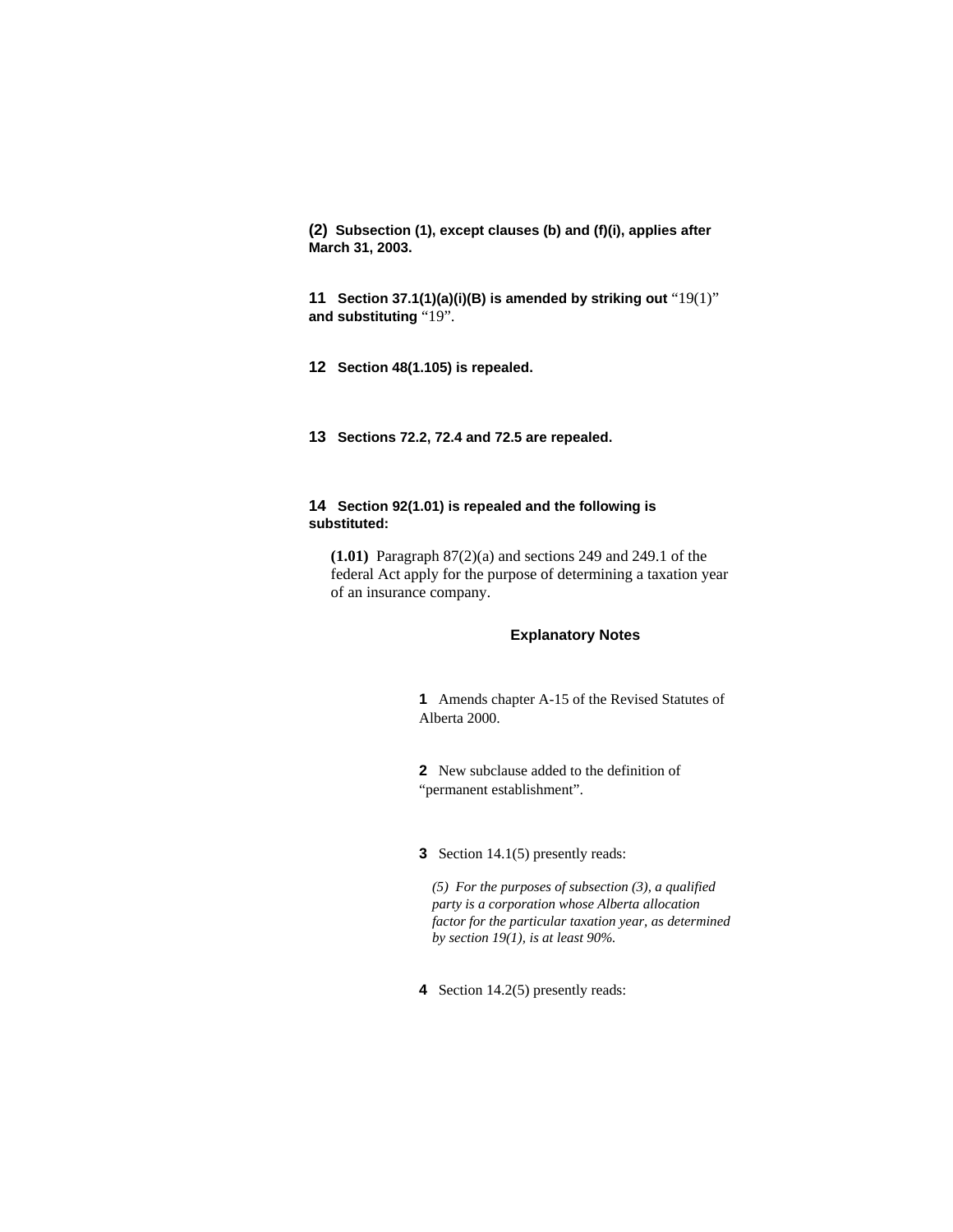*(5) For the purposes of subsection (3), a qualified party is* 

- *(a) in the case of a corporation, a corporation whose Alberta allocation factor for the particular taxation year, as determined by section 19(1), is at least 90%, and*
- *(b) in the case of a partnership, a partnership which, if it were treated as a corporation having a taxation year corresponding to its fiscal period, would have an Alberta allocation factor for the particular taxation year, as determined by section 19(1), of at least 90%.*
- **5** Section 16.1(5) presently reads:

*(5) For the purposes of subsection (3), a qualified party is* 

- *(a) in the case of a corporation, a corporation whose Alberta allocation factor for the particular taxation year, as determined by section 19(1), is at least 90%, and*
- *(b) in the case of a partnership, a partnership which, if it were treated as a corporation having a taxation year corresponding to its fiscal period, would have an Alberta allocation factor for the particular taxation year, as determined by section 19(1), of at least 90%.*

## **6** Section 19 presently reads in part:

*19(1) The Alberta allocation factor is the quotient obtained when taxable income earned in Alberta is divided by taxable income.* 

**7** Section 20 presently reads: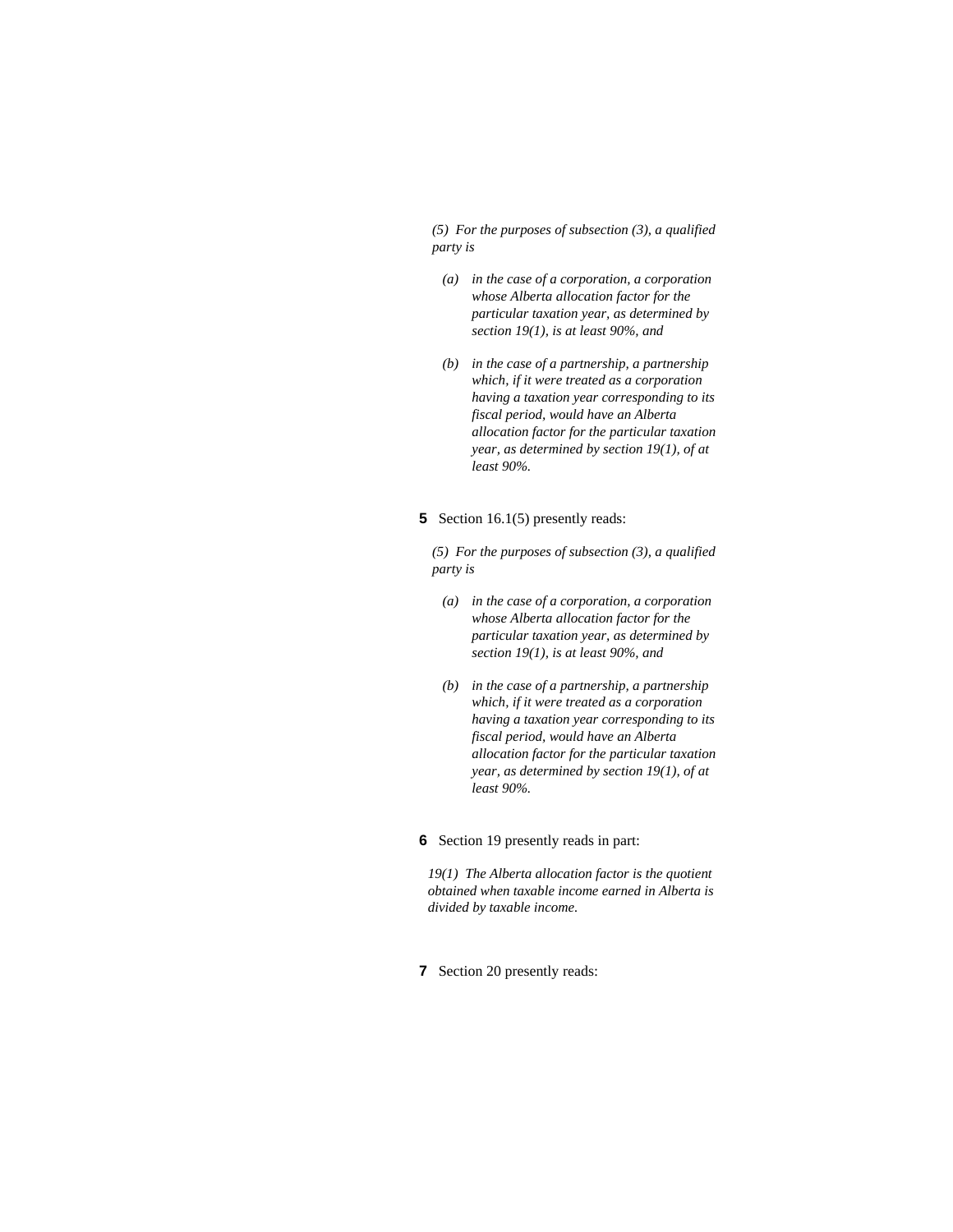*20(1) In this section, "attributed Canadian royalty income" of a corporation for a taxation year in which it had a permanent establishment in Alberta means the amount, if any, by which the aggregate of* 

- *(a) the amounts required to be included in computing the corporation's income for the year by virtue of paragraph 12(1)(o) of the federal Act,*
- *(b) the amounts in respect of which no deduction is allowed in computing the corporation's income for the year by virtue of paragraph 18(1)(m) of the federal Act, other than amounts described in the definition of Canadian development expense in subsection 66.2(5) of the federal Act or the definition of Canadian oil and gas property expense in subsection 66.4(5) of the federal Act,*
- *(c) any amounts by which the fair market value, as determined under subsection 69(8) of the federal Act, of petroleum, natural gas or related hydrocarbons or metal or minerals disposed of under dispositions referred to in subsection 69(6) of the federal Act exceeds the proceeds of disposition, if any, actually received by the corporation in respect of the petroleum, natural gas or related hydrocarbons or metal or minerals so disposed of,*
- *(d) any amounts by which the amount referred to in subsection 69(7) of the federal Act in respect of acquisitions of petroleum, natural gas or related hydrocarbons or metal or minerals referred to in that subsection exceeds the fair market value, as determined under subsection 69(9) of the federal Act, of the petroleum, natural gas or related hydrocarbons or metal or minerals so acquired, and*
- *(e) any amount that would be deemed to have been payable in the year by a trust to the*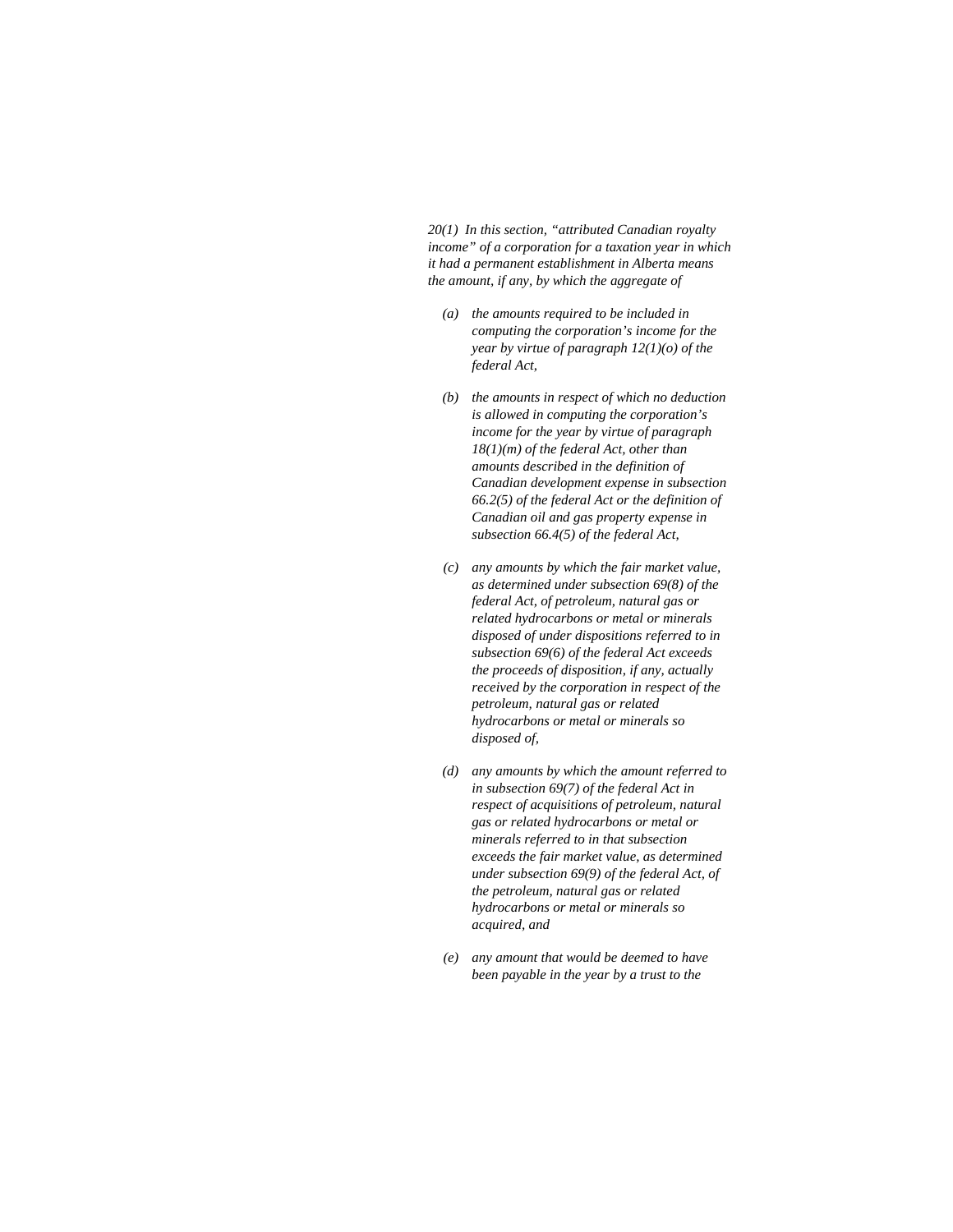*corporation as beneficiary of the trust under subsection 104(29) of the federal Act if the* 

 *reference in that subsection to paragraph 18(1)(l.1) were struck out,* 

*exceeds the aggregate of* 

- *(f) the amount allowed to the corporation for the year under section 8 in its adoption of paragraph 20(1)(v.1) of the federal Act, and*
- *(g) the amount of any reimbursement received by the corporation under the terms of a contract, where the reimbursement was for an amount paid or payable by the corporation that is required to be included in computing its income or denied as a deduction in computing its income by virtue of paragraph 12(1)(o) or 18(1)(m) of the federal Act.*

*(2) Subject to subsection (3), "amount taxable in Alberta" means the product obtained when taxable income less the royalty tax deduction is multiplied by the Alberta allocation factor.* 

*(3) The corporation's royalty tax deduction for the year is the lesser of* 

- *(a) the aggregate of* 
	- *(i) its attributed Canadian royalty income for the year, and*
	- *(ii) its attributed royalty income carry forward from the immediately preceding taxation year,*

 *and* 

 *(b) its taxable income for the year.* 

*(3.1) Where a corporation is not resident in Canada, the references to taxable income in subsections (2) and (3) shall be read as references to taxable income earned in Canada.*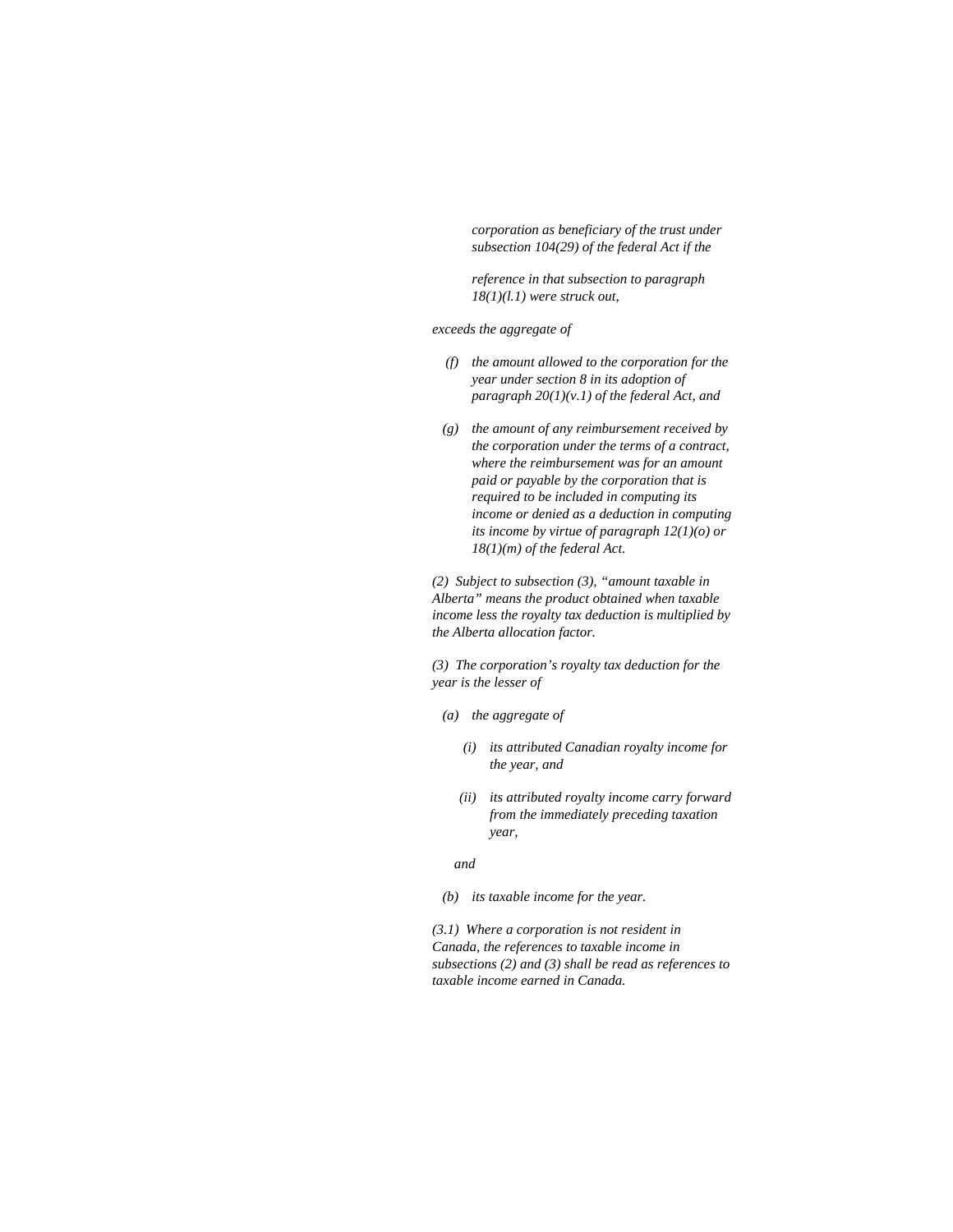*(4) The attributed royalty income carry forward for a taxation year is the amount, if any, by which subsection (3)(a) for that year exceeds subsection (3)(b) for that year and this amount is deemed to be zero if the corporation did not have a permanent establishment in Alberta at some time during that year.* 

*(5) Except with respect to an amalgamation or winding-up to which subsection (6.1) or (6.2) applies, if a corporation (in this subsection referred to as the "successor corporation") has, at any time after May 6, 1974, acquired by purchase, amalgamation, merger, winding-up or otherwise from another person, (in this subsection referred to as the "predecessor") all or substantially all of the Canadian resource properties of the predecessor, the successor corporation shall, in determining its royalty tax deduction for a taxation year, be entitled to include in the calculation of its attributed Canadian royalty income for the year the lesser of* 

- *(a) the amount that, but for this subsection, the predecessor would have been entitled to carry forward under subsection (4) or under section 11(6) or (7) of the Alberta Income Tax Act in respect of its taxation year in which the property so acquired was acquired by the successor corporation, to the extent that such amount has not been included in the attributed Canadian royalty income of the successor corporation for a previous taxation year, and*
- *(b) an amount equal to such part of its income for the year if no deduction were allowed under section 65, 66, 66.1, 66.2, 66.4, 66.5 or 66.7 of the federal Act as may reasonably be regarded as attributable to the production of petroleum, natural gas or coal from the property so acquired from the predecessor,*

*and in respect of any such attributed Canadian royalty income included in the amount referred to in clause (a), no amount may be used by the predecessor in determining the predecessor's royalty*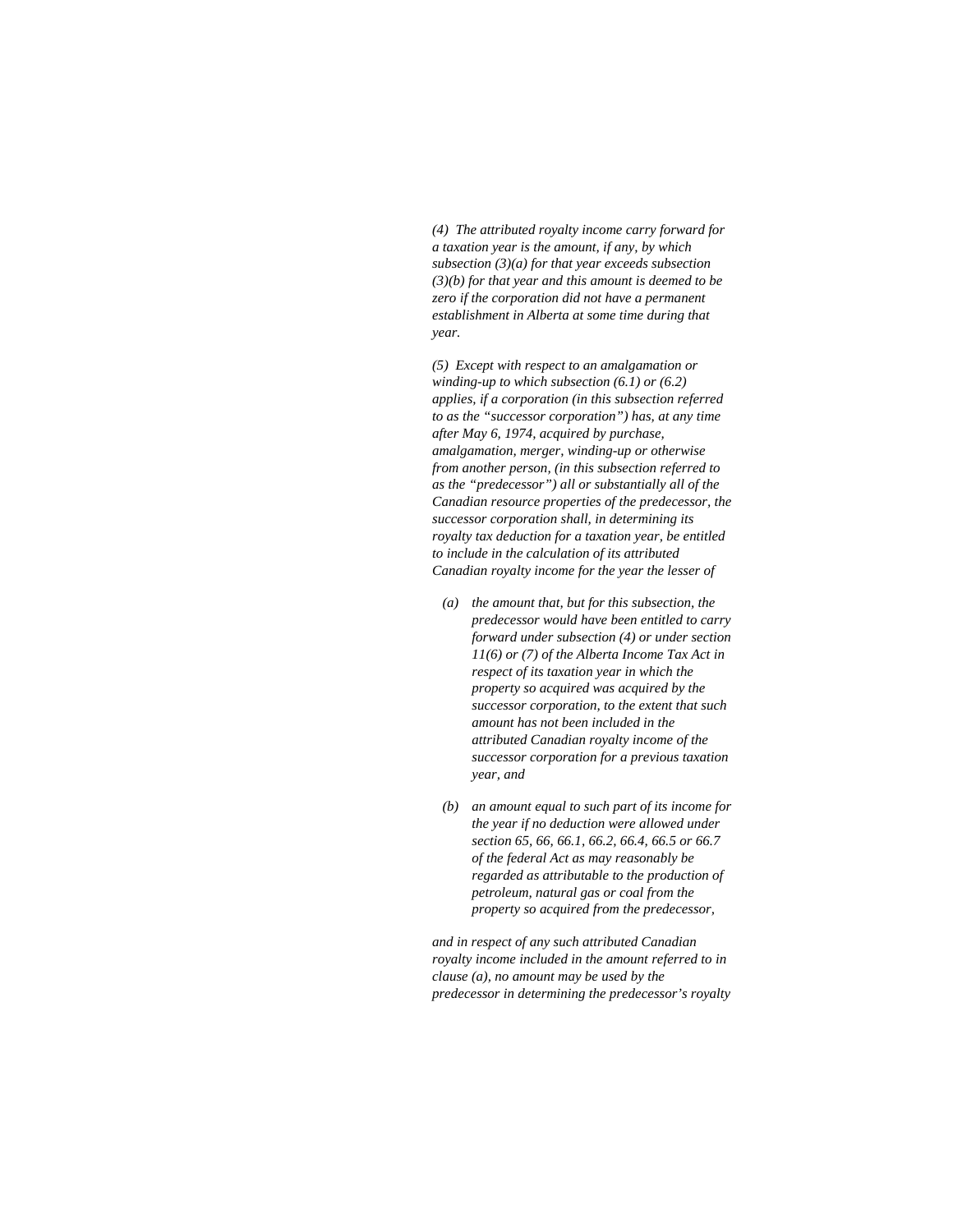*tax deduction for a taxation year subsequent to its taxation year in which the property so acquired was acquired by the successor corporation.* 

*(6) Except with respect to an amalgamation or winding-up to which subsection (6.1) or (6.2) applies, if a corporation (in this subsection referred to as the "second successor corporation") has, at any time after May 6, 1974, acquired by purchase, amalgamation, merger, winding-up or otherwise from another corporation (in this subsection referred to as the "first successor corporation") that was a successor corporation within the meaning of subsection (5), all or substantially all of the Canadian resource properties of the first successor corporation, the second successor corporation shall, in determining its royalty tax deduction for a taxation year, be entitled to include in the calculation of its attributed Canadian royalty income for the year the lesser of* 

- *(a) the amount determined under subsection (5)(a) in respect of the first successor corporation to the extent that the amount has not been included in the attributed Canadian royalty income of the first successor corporation for its previous taxation year in which the property so acquired was acquired by the second successor corporation and has not been included in the attributed Canadian royalty income of the second successor corporation for a taxation year, and*
- *(b) an amount equal to such part of its income for the year if no deduction were allowed under section 65, 66, 66.1, 66.2, 66.4, 66.5 or 66.7 of the federal Act as may reasonably be regarded as attributable to the production of petroleum, natural gas or coal from the property acquired from the first successor corporation's predecessor corporation within the meaning of subsection (5),*

*and in respect of any such attributed Canadian royalty income included in the amount referred to in clause (a), no amount may be used by the first*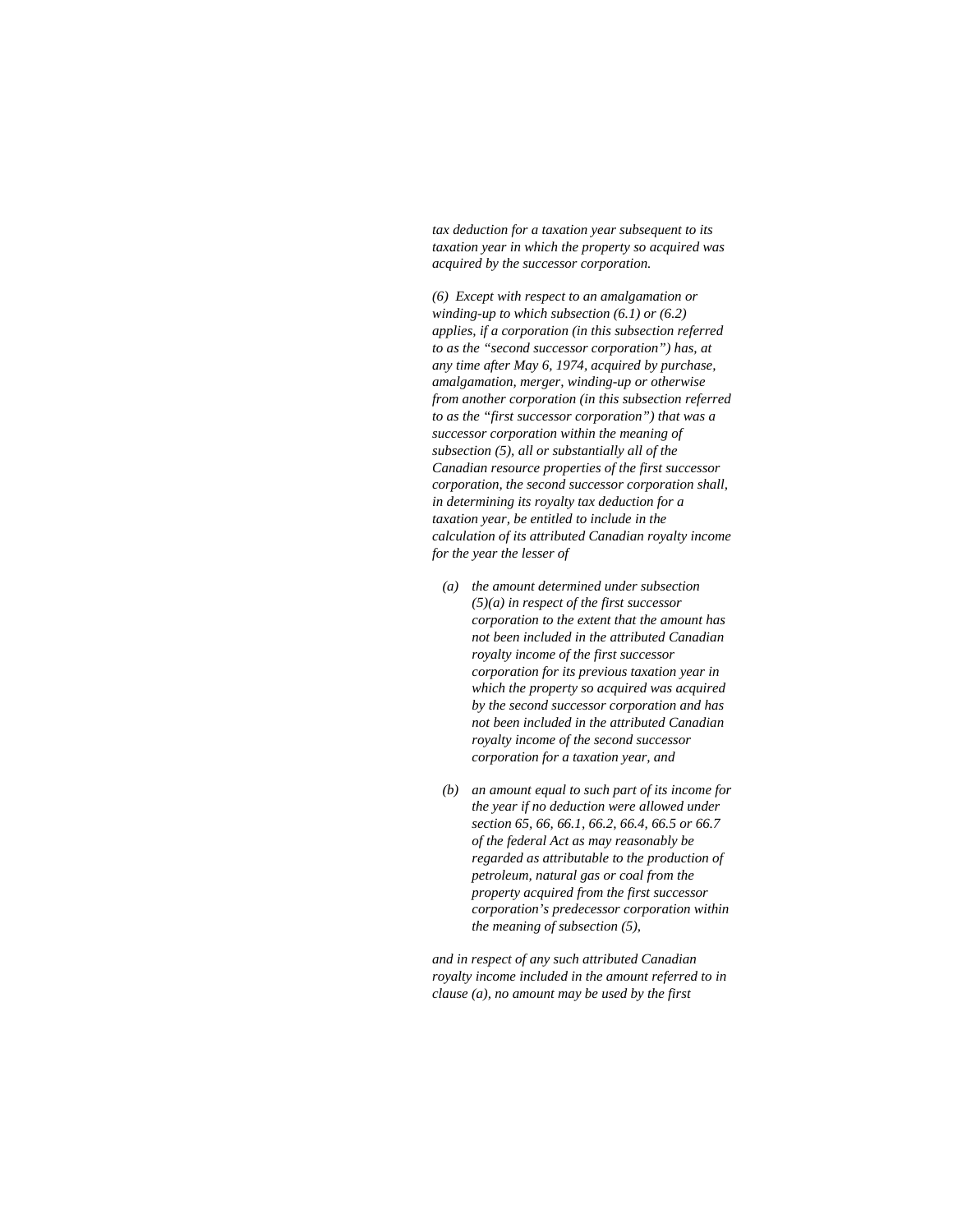*successor corporation in determining its royalty tax deduction for a taxation year subsequent to its taxation year in which the property so acquired was acquired by the second successor corporation.* 

*(6.1) If there has been an amalgamation described in subsection 87(1) of the federal Act of corporations described in subsection 87(1.1) of the federal Act, the new corporation is, for the purposes of this section, deemed to be the same corporation as and a continuation of each predecessor corporation, except that this subsection shall in no respect affect the determination of any predecessor corporation's fiscal period, taxable income or tax payable.* 

*(6.2) For the purposes of this section, if the rules in subsection 88(1) of the federal Act applied to the winding-up of a subsidiary, its parent is deemed to be the same corporation as and a continuation of the subsidiary.* 

*(6.3) If a corporation (in this subsection referred to as the "particular corporation") has, at any time after July 19, 1985, acquired by purchase, amalgamation, merger, winding-up or otherwise from another person (in this subsection referred to as the "predecessor") who is exempt from tax under Part I of the federal Act on its taxable income, other than a predecessor that* 

- *(a) is referred to in paragraph 149(1)(d) of the federal Act, and*
- *(b) is a principal-business corporation within the meaning assigned to it by subsection 66(15) of the federal Act,*

*all or substantially all of the Canadian resource properties of the predecessor, subsections (5) and (6) do not apply to the particular corporation in respect of the acquisition of the property except to the extent that the property was acquired by it before 1987 pursuant to an agreement in writing made by it before July 20, 1985.*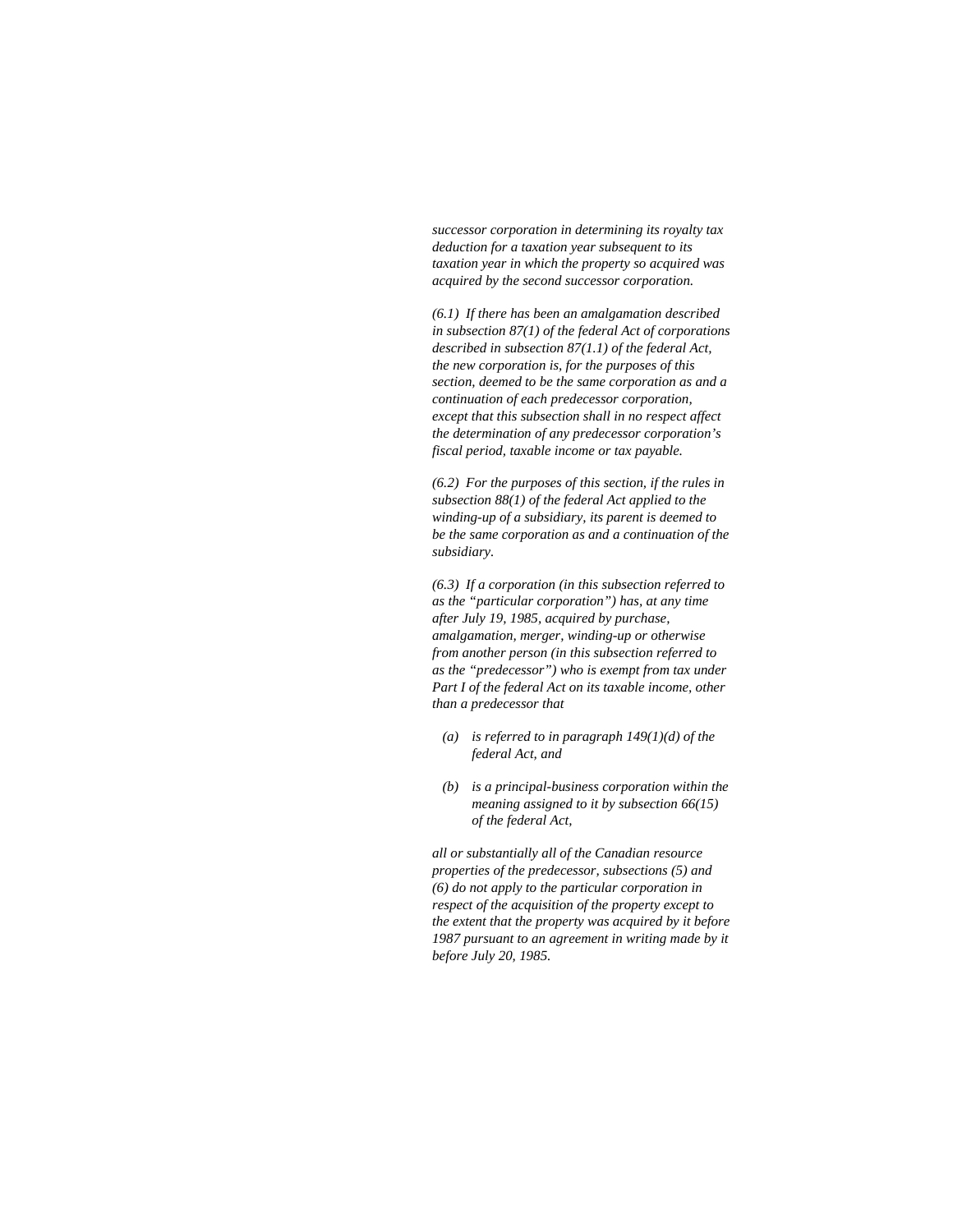*(6.4) For the purposes of this section, where at any time* 

- *(a) control of a corporation is acquired by a person or group of persons, or*
- *(b) a corporation ceased to be exempt from tax under this Act on its taxable income,*

*such that subsection 66.7(10) of the federal Act as adopted by section 11(1) applies for the purposes of this Act, the following rules apply:* 

- *(c) if the corporation was not a successor corporation at that time within the meaning of subsection (5), for the purposes of subsection (5), the corporation is* 
	- *(i) with respect to the taxation year ending immediately prior to that time, deemed* 
		- *(A) to have immediately prior to that time disposed of all of the Canadian resource properties owned by it immediately prior to that time, and*
		- *(B) to be a predecessor corporation within the meaning of subsection (5),*

 *and* 

- *(ii) with respect to taxation years ending after that time, deemed* 
	- *(A) to have immediately prior to that time acquired all of the Canadian resource properties referred to in subclause (i)(A) from another person, and*
	- *(B) to be a successor corporation within the meaning of subsection (5);*
- *(d) if the corporation was a successor corporation at that time within the meaning of subsection (5), for the purposes of subsection (6), the corporation is*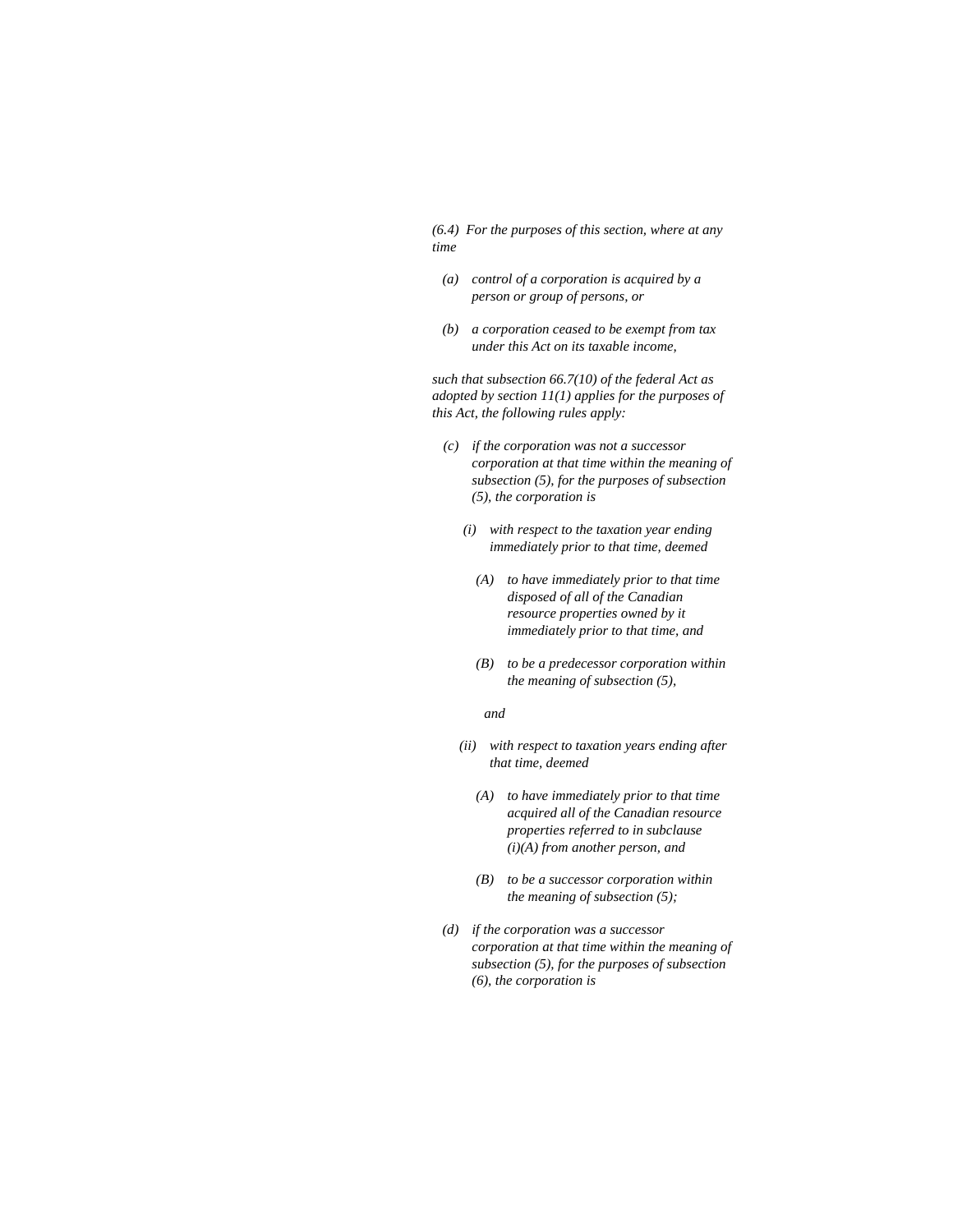- *(i) with respect to the taxation year ending immediately prior to that time, deemed* 
	- *(A) to have immediately prior to that time disposed of all of the Canadian resource properties owned by it immediately prior to that time, and*
	- *(B) to be a first successor corporation within the meaning of subsection (6),*

 *and* 

- *(ii) with respect to taxation years ending after that time, deemed* 
	- *(A) to have immediately prior to that time acquired all of the Canadian resource properties referred to in subclause (i)(A) from another corporation, and*
	- *(B) to be a second successor corporation within the meaning of subsection (6);*
- *(e) if the corporation was a second successor corporation at that time within the meaning of subsection (6), it is deemed* 
	- *(i) to have immediately prior to that time disposed of all of the Canadian resource properties owned by it immediately prior to that time, and*
	- *(ii) to have acquired all of the Canadian resource properties referred to in subclause (i) from another corporation.*

*(7) If a corporation is a member of a partnership, in computing for a taxation year each of the amounts described in subsection (1)(a), (b), (c), (d), (d.1), (e) and (f), it shall include its share of each of those amounts of the partnership, calculated as if the partnership were a corporation.*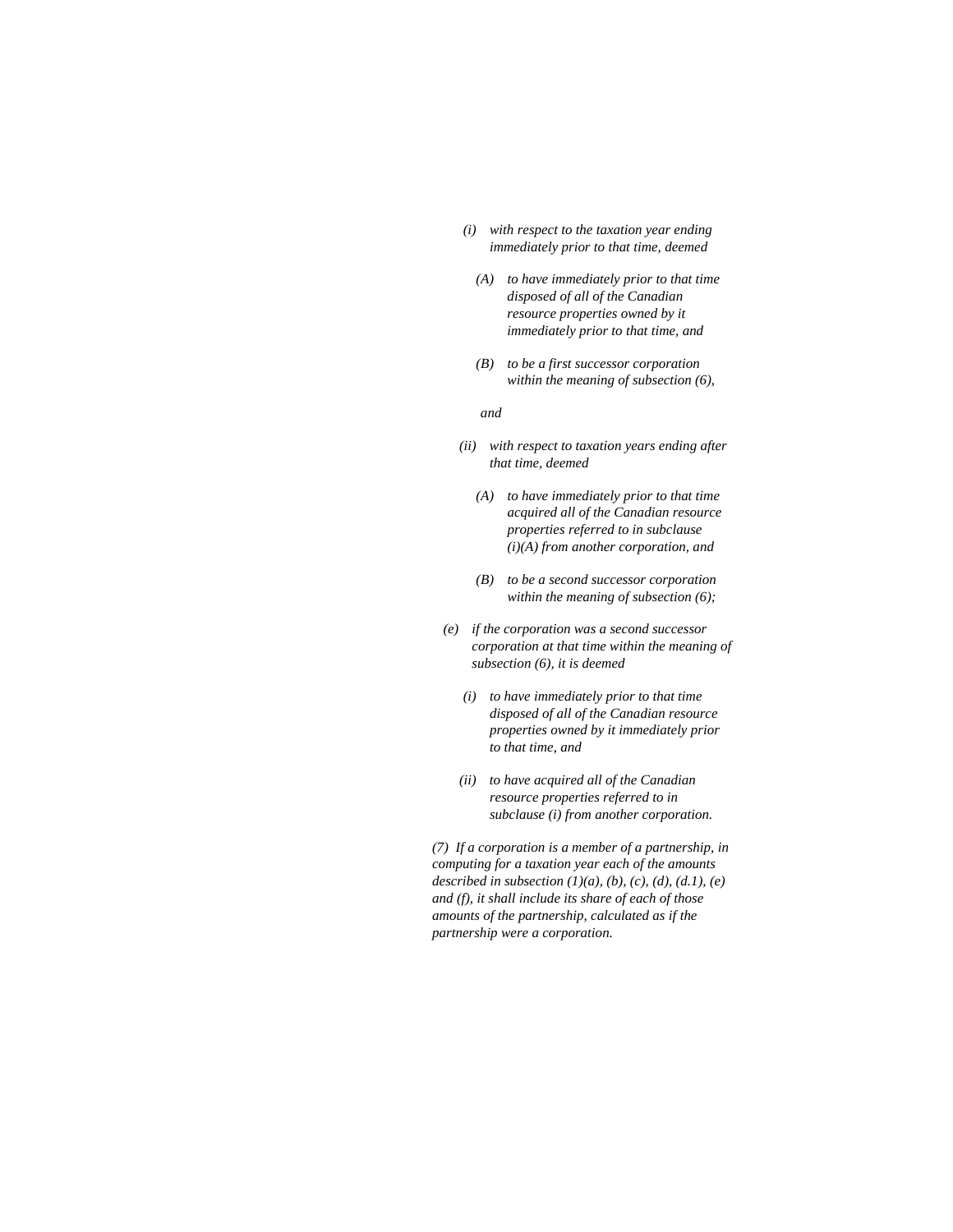## **8** Section 20.1 presently reads:

*20.1(1) Notwithstanding section 20(1), in section 20(2) to (7), "attributed Canadian royalty income" of a corporation for a taxation year commencing in 1998, 1999, 2000 or 2001 in which it had a* 

*permanent establishment in Alberta means the amount, if any, by which the aggregate of* 

- *(a) the amounts required to be included in computing the corporation's income for the year by virtue of paragraph 12(1)(o) of the federal Act,*
- *(b) the amounts in respect of which no deduction is allowed in computing the corporation's income for the year by virtue of paragraph 18(1)(m) of the federal Act, other than amounts described in the definition of "Canadian development expense" in subsection 66.2(5) of the federal Act or the definition of "Canadian oil and gas property expense" in subsection 66.4(5) of the federal Act,*
- *(c) any amounts by which the fair market value, as determined under subsection 69(8) of the federal Act, of petroleum, natural gas or related hydrocarbons or metal or minerals disposed of under dispositions referred to in subsection 69(6) of the federal Act exceeds the proceeds of disposition, if any, actually received by it in respect of the petroleum, natural gas or related hydrocarbons or metal or minerals so disposed of,*
- *(d) any amounts by which the amount referred to in subsection 69(7) of the federal Act in respect of acquisitions of petroleum, natural gas or related hydrocarbons or metal or minerals referred to in that subsection exceeds the fair market value, as determined under subsection 69(9) of the federal Act, of the petroleum, natural gas or related*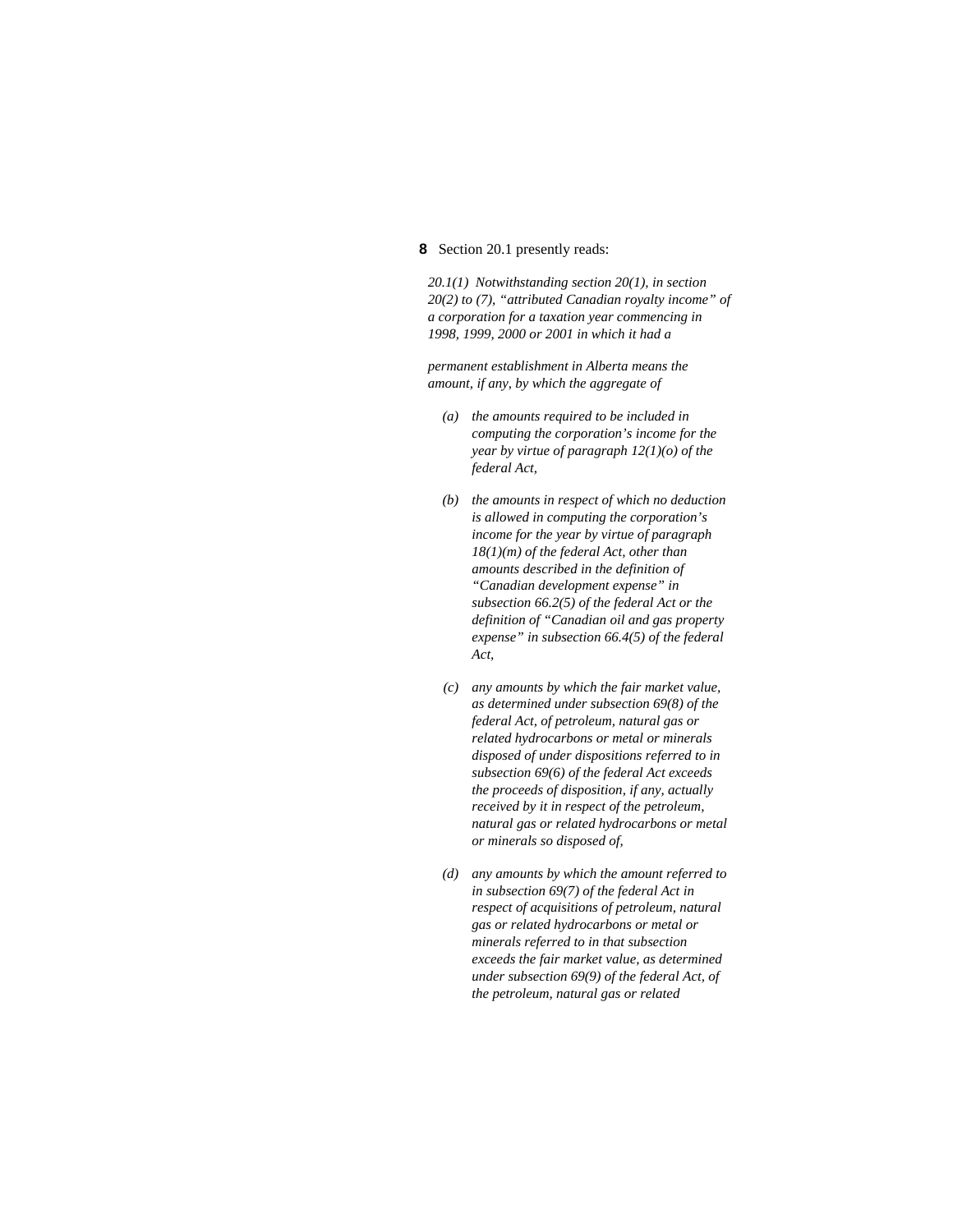*hydrocarbons or metal or minerals so acquired, and* 

 *(d.1) any amount that would be deemed to have been payable in the year by a trust to the corporation as beneficiary of the trust under subsection 104(29) of the federal Act if the reference in that subsection to paragraph 18(1)(l.1) were struck out,* 

#### *exceeds the aggregate of*

- *(e) the amount allowed to the corporation for the year under section 8 in its adoption of paragraph 20(1)(v.1) of the federal Act, and*
- *(f) the amount of any reimbursement received by the corporation under the terms of a contract, where the reimbursement was for an amount paid or payable by the corporation that is required to be included in computing its income or denied as a deduction in computing its income by virtue of paragraph 12(1)(o) or 18(1)(m) of the federal Act.*

*(2) For taxation years commencing in 1998, 1999, 2000 or 2001, the amounts referred to in section 20(7) are the corresponding amounts referred to in subsection (1) of this section.* 

**9** Section 21 presently reads in part:

*21 Except where otherwise provided in this Part, the tax payable under this Act by a corporation that has a taxation year* 

- *(h) part of which is before April 1, 2002 and part of which is after March 31, 2002, is the aggregate of* 
	- *(i) 13.5% of the proportion of the amount taxable in Alberta for the year that the number of days in the year before April 1, 2002 bears to the number of days in the year, and*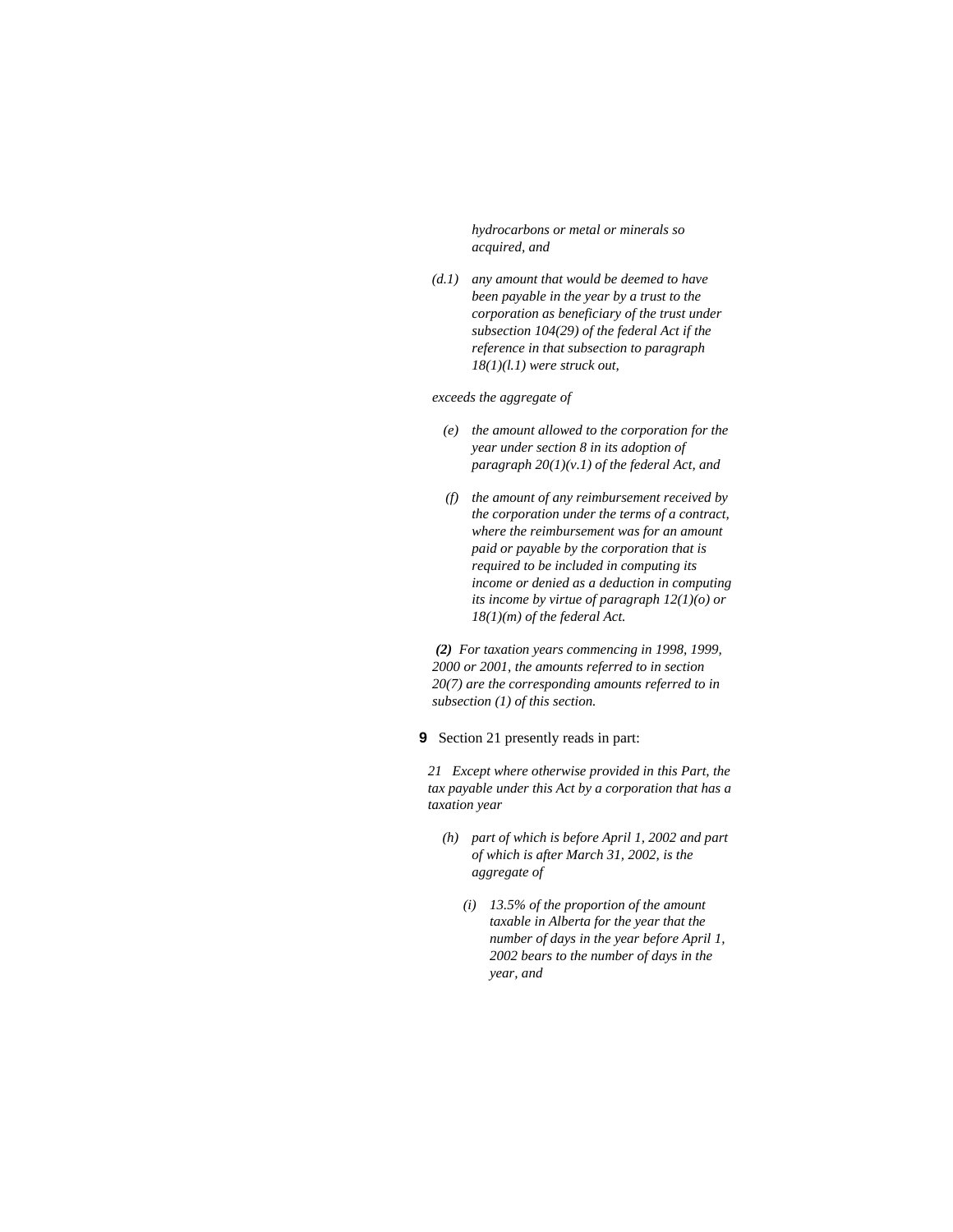*(ii) 13.0% of the proportion of the amount taxable in Alberta for the year that the number of days in the year after March 31, 2002 bears to the number of days in the year,* 

 *or* 

 *(i) beginning after March 31, 2002 is 13% of the amount taxable in Alberta for the year.* 

#### **10** Section 22 presently reads in part:

#### *22(1) In this section,*

- *(g) "specified partnership income" of a corporation for a taxation year has the meaning assigned to it by subsection 125(7) of the federal Act except that where the fiscal period of a partnership ends after March 31, 2001, paragraph (b) of the definition of A shall be read as follows:* 
	- *(b) the aggregate of the amounts determined by the formulas* 
		- $(i)$   $K/L x P$ ,
		- *(ii) K/L x Q, and*
		- *(iii) K/L x R*

 *where* 

*K and L have the meaning assigned to them in the definition of specified partnership income in subsection 125(7) of the federal Act, and* 

*P is the lesser of* 

*(i) \$200 000, and*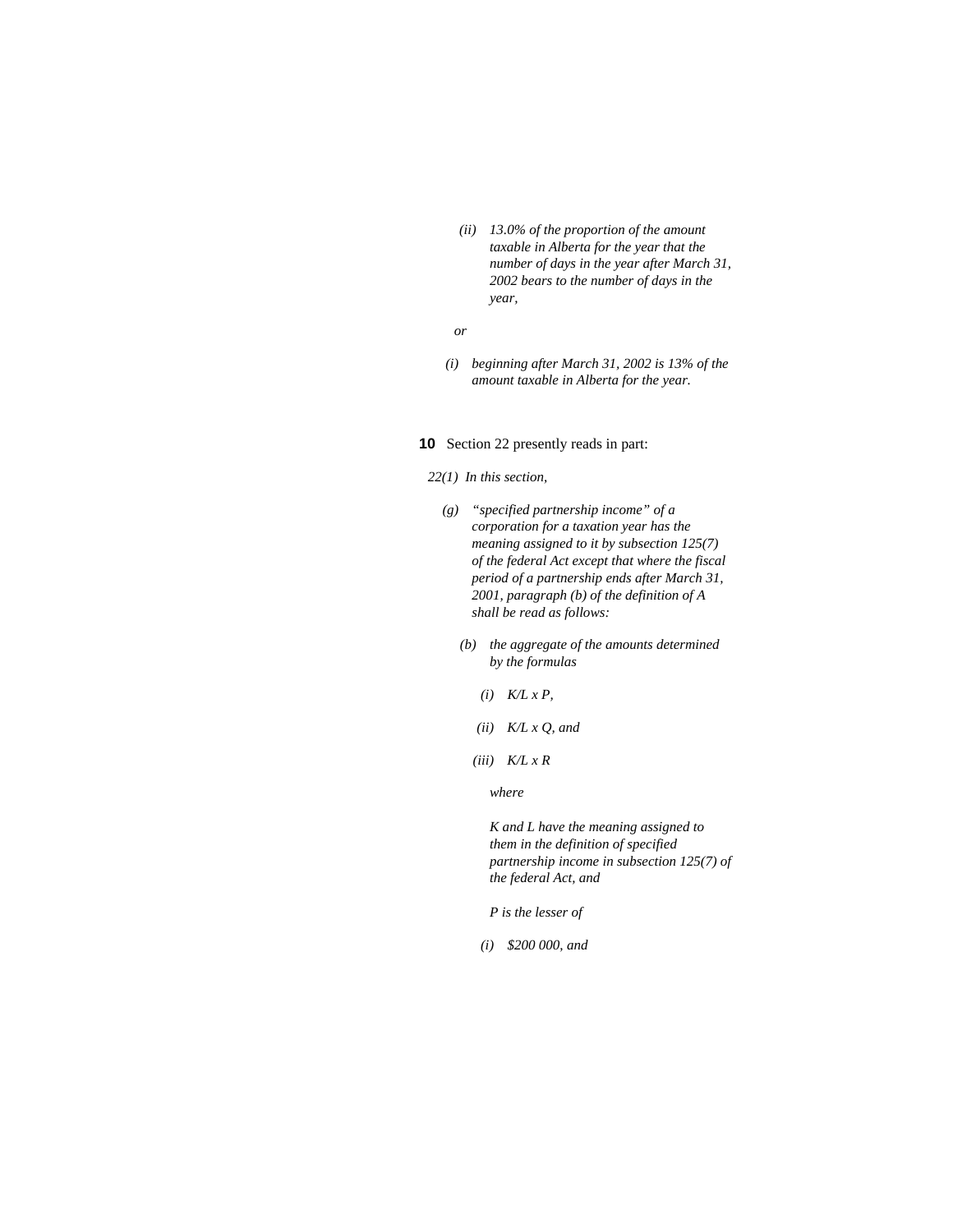- *(ii) the product obtained when \$548 is multiplied by the total of all amounts each of which is the number of days contained in a fiscal period of the partnership ending in the year that were before April 1, 2001,* 
	- *Q is the lesser of*
- *(i) \$300 000, and*
- *(ii) the product obtained when \$822 is multiplied by the total of all amounts each of which is the number of days contained in a fiscal period of the partnership ending in the year that were after March 31, 2001 and before April 1, 2002,*
- *and*

 *R is the lesser of* 

- *(i) \$350 000, and*
- *(ii) the product obtained when \$959 is multiplied by the total of all amounts each of which is the number of days contained in a fiscal period of the partnership ending in the year that were after March 31, 2002.*

*(2.01) No amount may be deducted under subsection (2) for a taxation year in excess of the product obtained when the amount determined under section 20(2) is multiplied by the applicable percentage for the taxation year.* 

*(2.12) Subject to subsection (2.13), there may be deducted from the tax payable under section 21 for a taxation year ending after March 31, 2001 by a corporation that was, throughout the year, a Canadian-controlled private corporation an amount equal to the product obtained by the multiplication of the following:*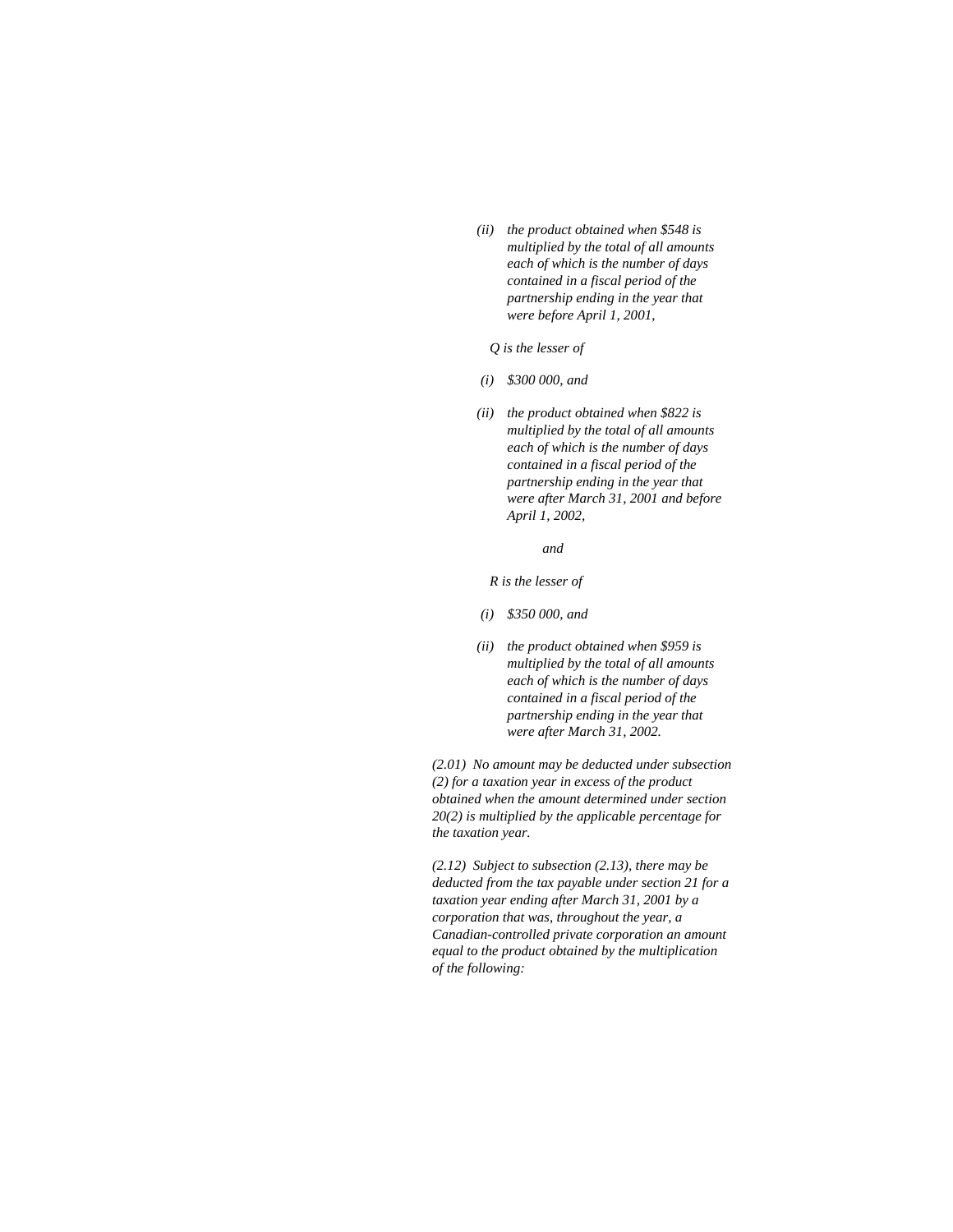- *(a) the small business allocation factor for the year;*
- *(b) 8.5%;*
- *(c) the proportion of the least of the following amounts that the number of days in the year after March 31, 2001 and before April 1, 2002 bears to the number of days in the year:* 
	- *(i) the amount determined under subsection (2)(a);*
	- *(ii) the amount determined under subsection (2)(b);*
	- *(iii) 150% of the corporation's business limit for the year.*

 *(2.121) Subject to subsection (2.13), there may be deducted from the tax payable under section 21 for a taxation year ending after March 31, 2002 by a corporation that was, throughout the year, a Canadian-controlled private corporation an amount equal to the product obtained by the multiplication of the following:* 

- *(a) the small business allocation factor for the year;*
- *(b) 8.5%;*
- *(c) the proportion of the least of the following amounts that the number of days in the year after March 31, 2002 bears to the number of days in the year:* 
	- *(i) the amount determined under subsection (2)(a);*
	- *(ii) the amount determined under subsection (2)(b);*
	- *(iii) 175% of the corporation's business limit for the year.*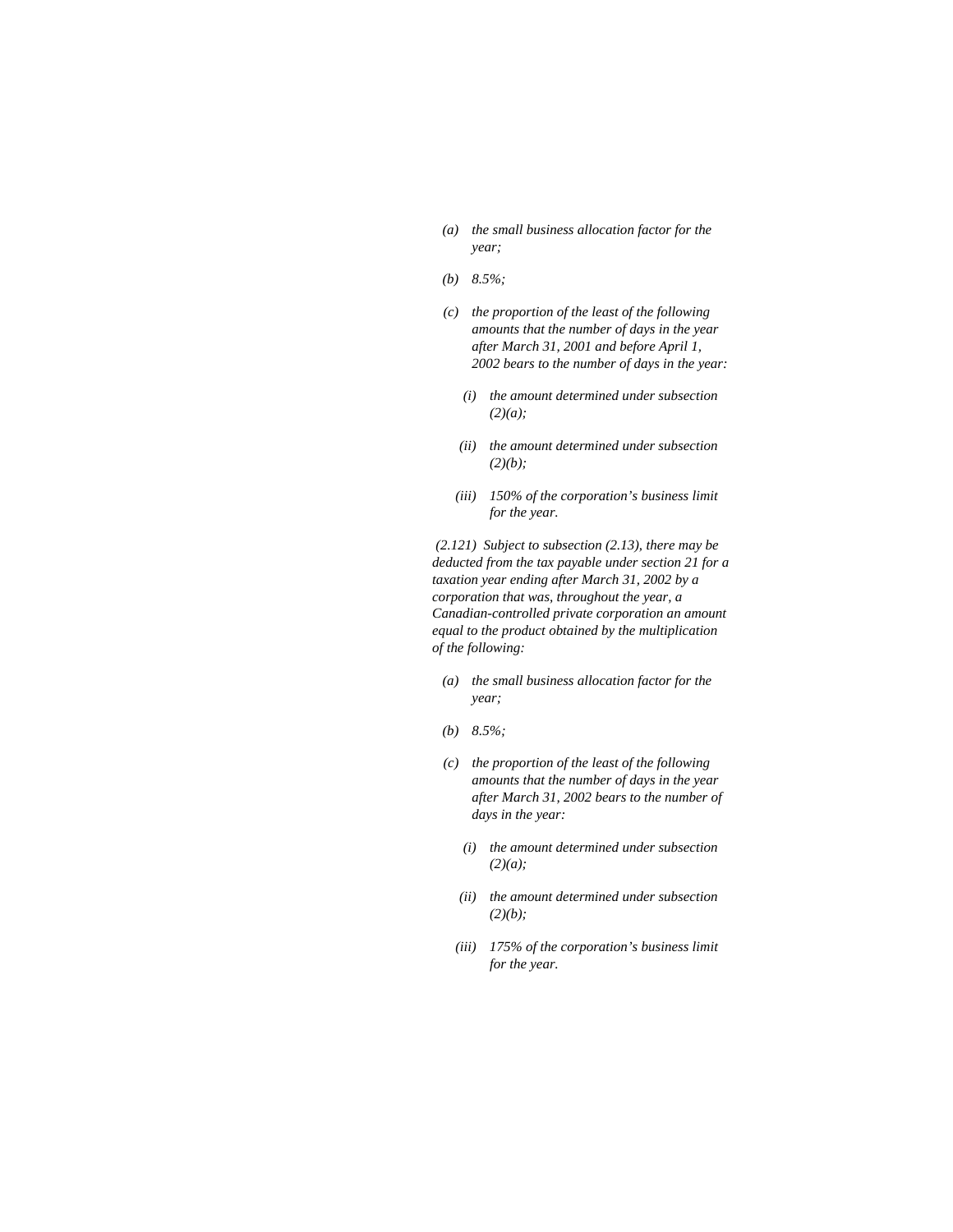#### *(2.13) No amount may be deducted*

- *(a) under subsection (2.11) for a taxation year in excess of the product obtained when the proportion of the amount determined under section 20(2) that the number of days in the taxation year before April 1, 2001 bears to the number of days in the taxation year is multiplied by 9.5%,*
- *(b) under subsection (2.12) for a taxation year in excess of the product obtained when the proportion of the amount determined under section 20(2) that the number of days in the taxation year after March 31, 2001 and before April 1, 2002 bears to the number of days in the taxation year is multiplied by 8.5%, or*
- *(c) under subsection (2.121) for a taxation year in excess of the product obtained when the proportion of the amount determined under section 20(2) that the number of days in the taxation year after March 31, 2002 bears to the number of days in the taxation year is multiplied by 8.5%.*

*(2.2) For the purposes of subsections (2), (2.11), (2.12) and (2.121), the "small business allocation factor" is the Alberta allocation factor that would be determined if, during the taxation year, the* 

*corporation had no permanent establishment in a country other than Canada.* 

### **11** Section 37.1(1) presently reads in part:

*37.1(1) If a person acting on behalf of a corporation knowingly, or under circumstances amounting to gross negligence, has made or has participated in, assented to or acquiesced in the making of, a false statement or omission in a return, form, certificate, statement or answer (in this section referred to as a return) filed or made in respect of a taxation year for*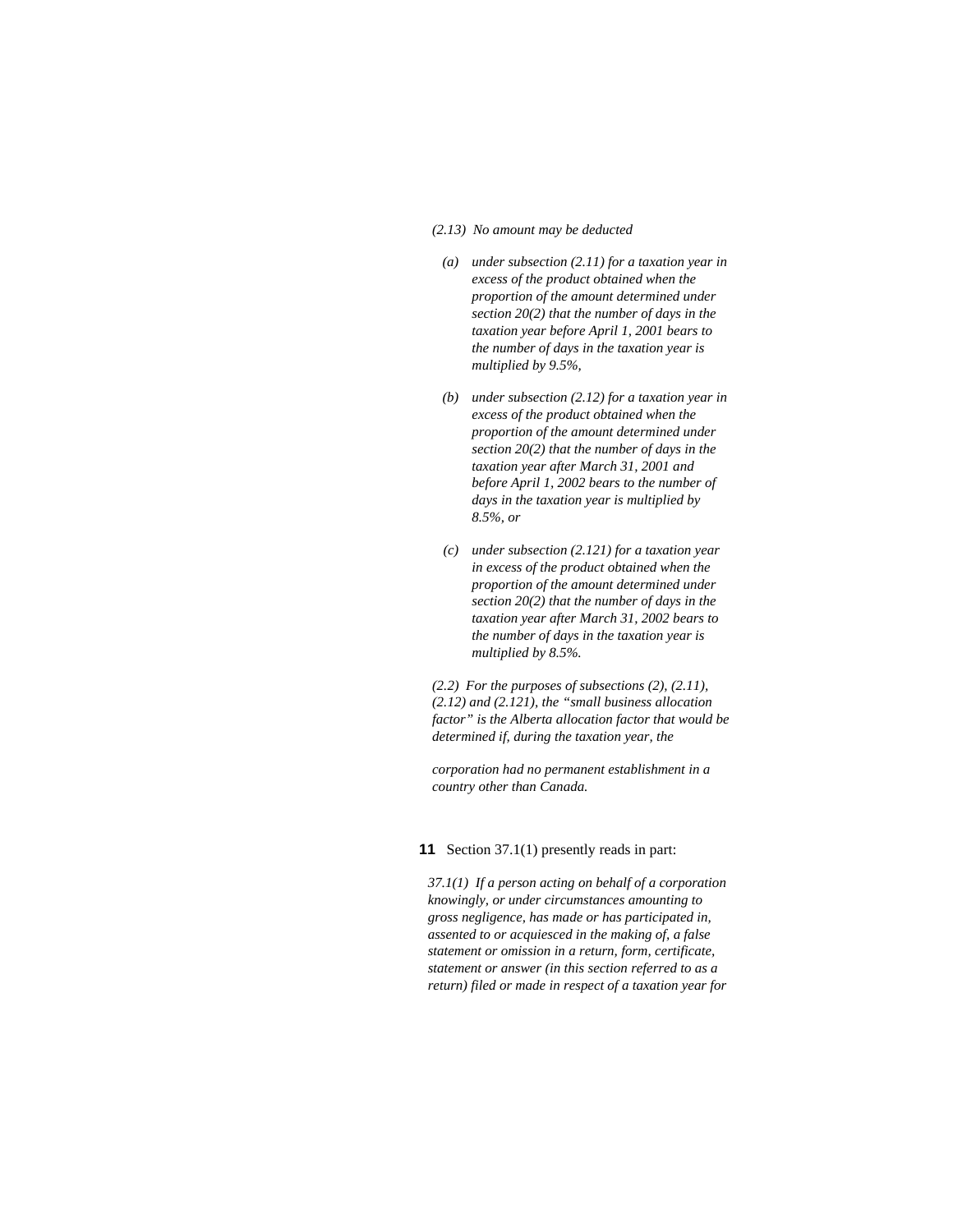*the purposes of this Act, the corporation is liable to a penalty of the greater of \$100 and 50% of the total of* 

- *(a) the amount, if any, by which* 
	- *(i) the tax for the year that would be payable by the corporation under this Act, if the amount taxable in Alberta for the year were computed* 
		- *(A) by adding to the taxable income reported by the corporation in its return for the year that portion of its understatement of income for the year that is*

 *reasonably attributable to the false statement or omission,* 

*(B) by recalculating the Alberta allocation factor as it would be calculated under section 19(1) if it were not for the false statement or omission, and* 

#### **12** Section 48(1.105) presently reads:

*(1.105) Notwithstanding subsection (1), where the Provincial Minister confirms a determination, assessment, reassessment or additional assessment in respect of a corporation under section 72.5(4), the corporation may object to the determination or assessment within 90 days after the day of mailing of the notice of confirmation only to the extent that the reasons for the objection may reasonably be regarded as relating to a matter that gave rise to the determination or assessment.* 

**13** Sections 72.2, 72.4 and 72.5 presently read:

*72.2(1) In this section, "assessment" means a determination under section 41(1.11) or any assessment, reassessment or additional assessment under this Act.*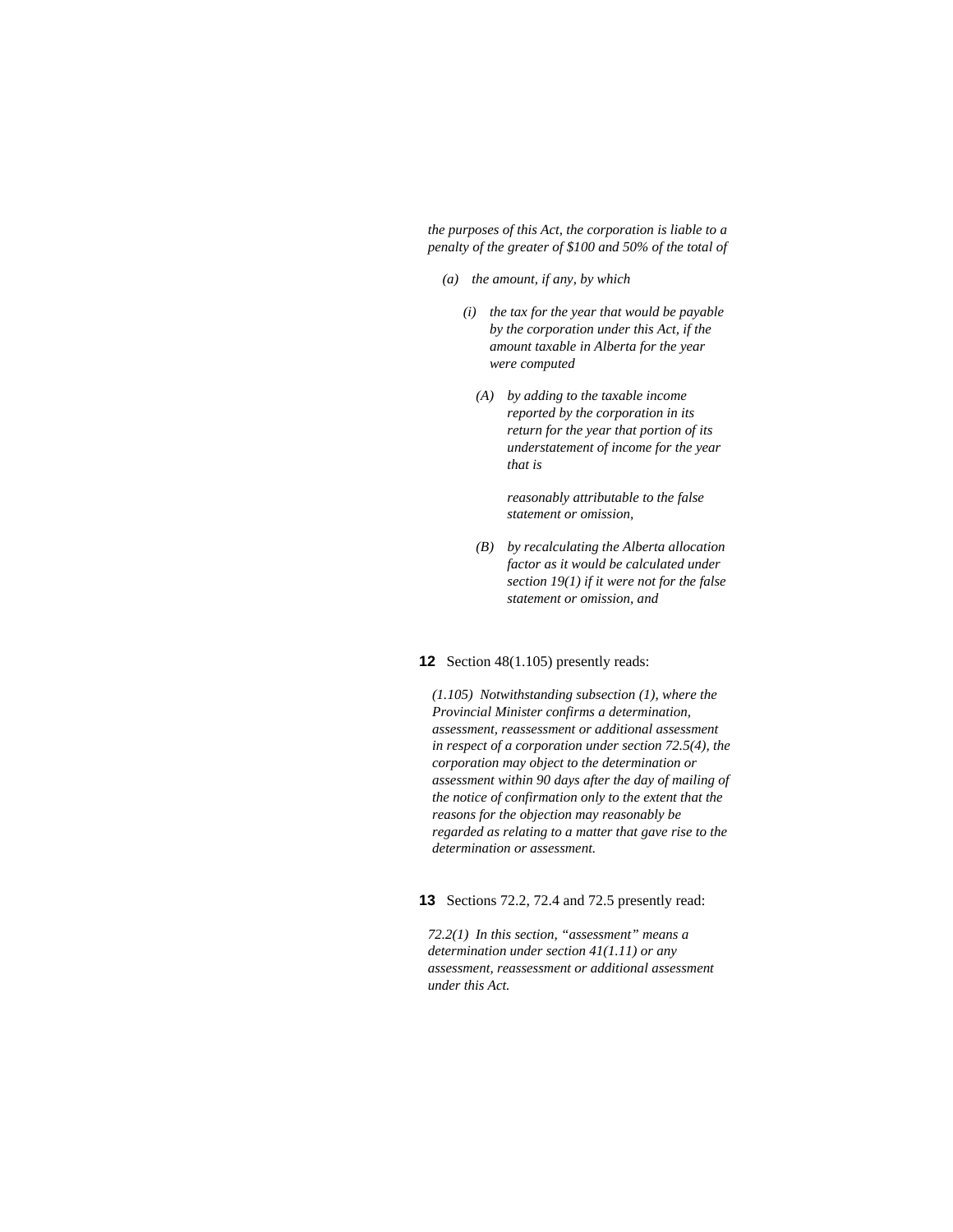*(2) If the Provincial Minister makes an assessment in respect of a corporation and the Provincial Minister is of the opinion that the matter that gave rise to the assessment includes or involves an avoidance transaction under section 72.1, the Provincial Minister shall send a notice to the corporation stating that section 72.1 is a basis for the assessment.* 

*(3) A notice stating that section 72.1 is a basis for assessment may be* 

- *(a) combined with the notice of assessment, or*
- *(b) sent to the corporation after the notice of assessment is issued.*

*(4) A corporation may appeal to the Appeal Committee established under section 72.4 not more than 90 days after the day of mailing of the notice under subsection (2).* 

*72.4(1) There is hereby established an Appeal Committee consisting of no fewer than 4 members appointed by the Lieutenant Governor in Council.* 

*(2) The Appeal Committee may sit in a panel of no fewer than 3 members of the Committee.* 

*(3) The Appeal Committee is not bound by the rules of evidence or any other law applicable to judicial proceedings and has power to determine the admissibility, relevance and weight of any evidence.* 

*(4) The Appeal Committee may determine the manner in which evidence is to be given to it.* 

*(5) The Lieutenant Governor in Council may make regulations respecting* 

- *(a) panels of the Appeal Committee;*
- *(b) applications to the Appeal Committee;*
- *(c) hearings before the Appeal Committee.*